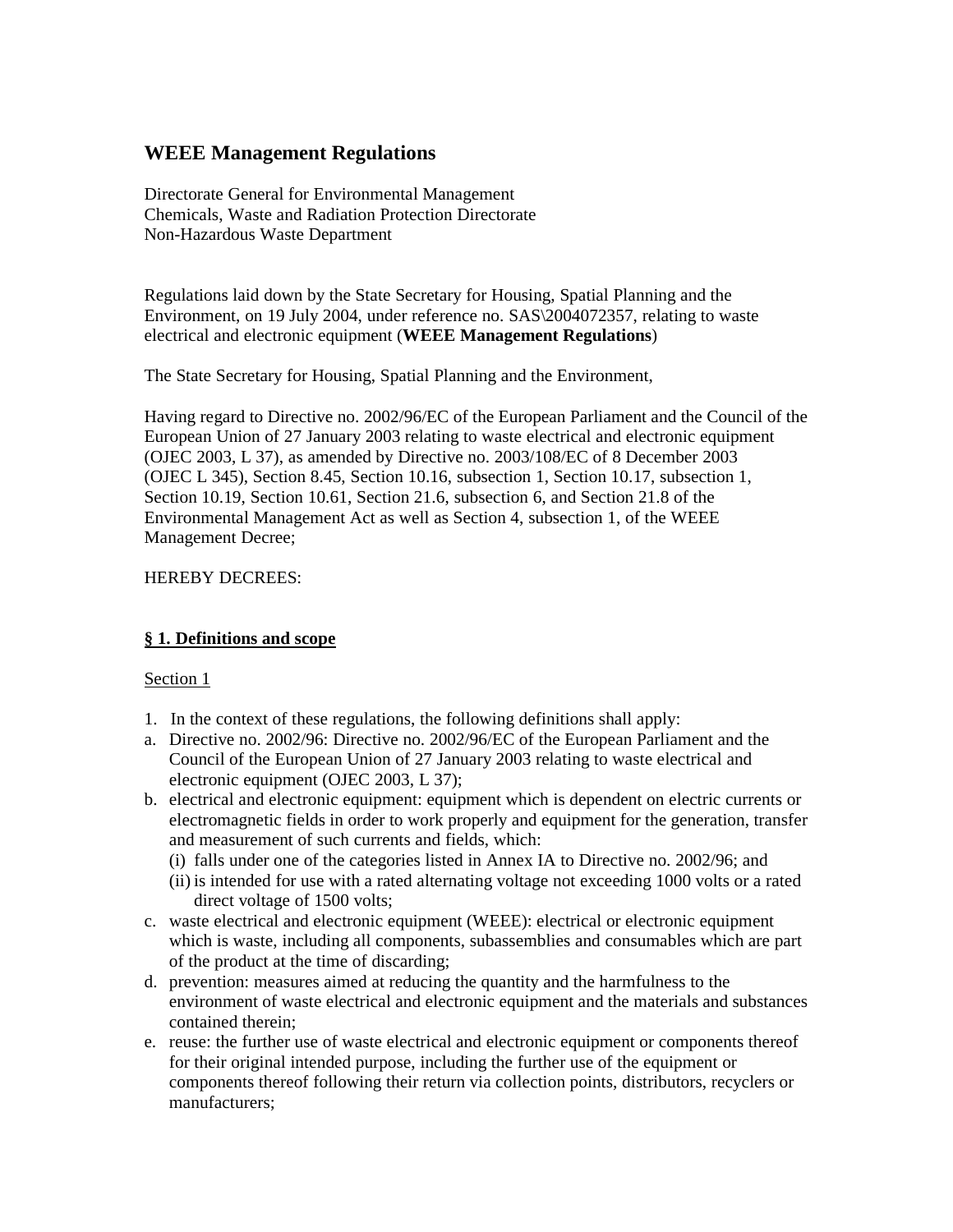- f. energy recovery: the use of combustible waste to generate energy through direct incineration with or without other waste and the recovery of the heat generated during this process;
- g. recycling: reusing materials after treatment or processing for their original purpose or for other purposes, excluding energy recovery;
- h. treatment: any activity carried out after the waste electrical and electronic equipment has been handed over to an establishment for depollution, disassembly, shredding, recovery or preparation for disposal and any other operation carried out for the recovery or disposal of such equipment;
- i. finance agreement: a loan, lease, hire or deferred sale agreement or arrangement relating to any equipment, irrespective of whether the terms of that agreement or arrangement or any collateral agreement or arrangement provide that a transfer of ownership of that equipment will or may take place;
- j. producer: any person who, irrespective of the selling technique used:
	- (i) manufactures and sells electrical and electronic equipment under his own brand, or
	- (ii) resells under his own brand electrical and electronic equipment produced or imported and sold by other suppliers, unless the brand of a producer, as defined above under (i), appears on the equipment, or
	- (iii) in the pursuit of his profession or conduct of his business imports or exports electrical and electronic equipment into or out of the Netherlands,

with the exception of any party who exclusively provides finance under or pursuant to a finance agreement;

- k. distributor: any party that provides electrical and electronic equipment on a commercial basis to the subsequent user of that equipment;
- l. waste electrical and electronic equipment from private households: waste electrical and electronic equipment which comes from:
	- (i) private households, or
	- (ii) commercial, industrial, institutional and other sources, insofar as the equipment in question is similar to equipment from private households in terms of its nature and quantity;
- m. hazardous substance or preparation: any substance or preparation which is identified as 'dangerous' in Annex 1 to Directive no. 67/548/EEC of the Council of the European Communities of 27 June 1967 on the approximation of laws, regulations and administrative provisions relating to the classification, packaging and labelling of dangerous substances (OJEC L 196).
- 2. The categories of electrical and electronic equipment listed in Annex IA to Directive no. 2006/96 include in any case the products referred to in Annex IB to the same Directive.

### Section 2

These regulations shall not apply to:

- a. electrical and electronic equipment integrated within other equipment which is not electrical or electronic equipment in the sense of these regulations;
- b. electrical and electronic equipment connected with the protection of the essential interests of the security of the Netherlands or another member state of the European Union, or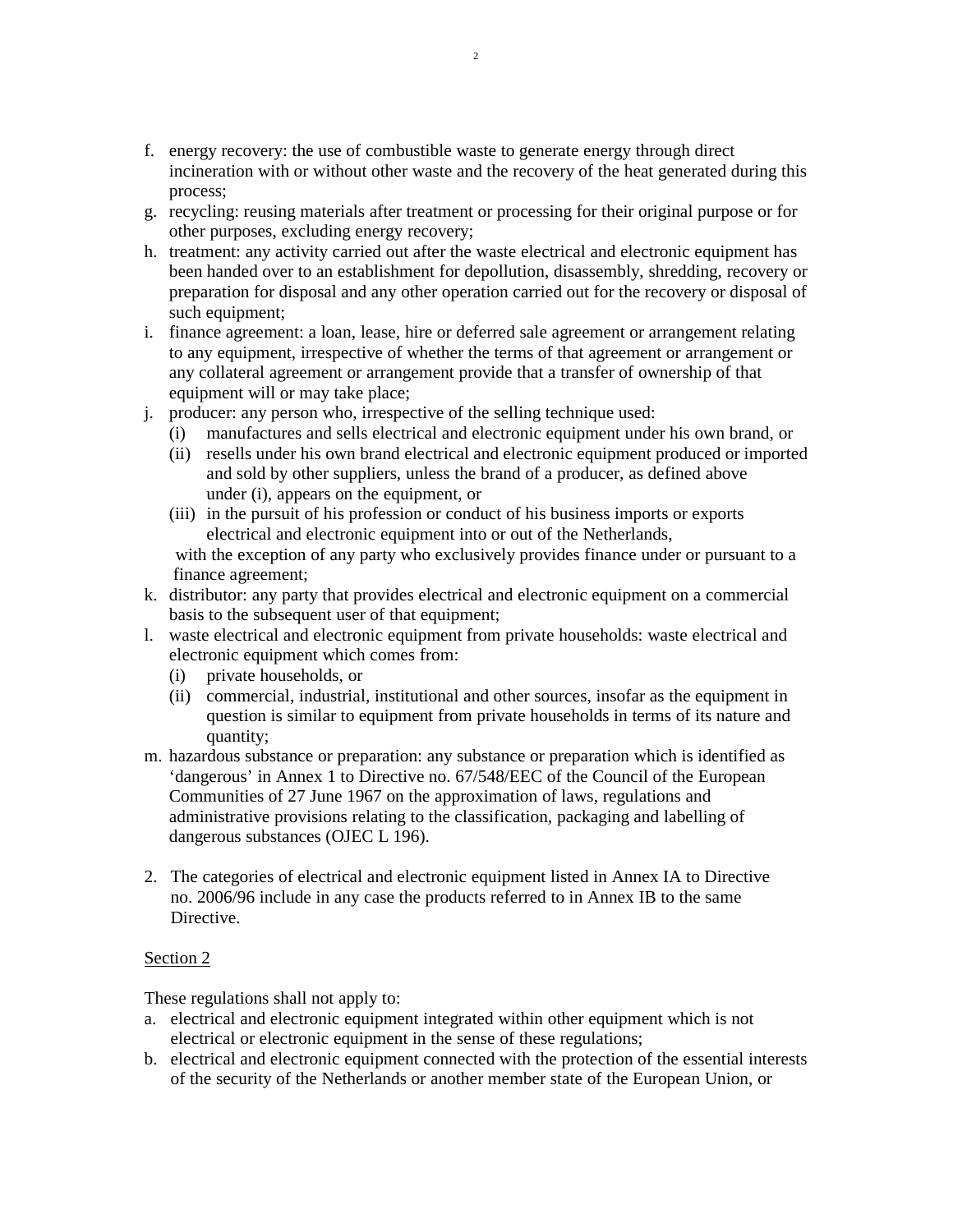arms, munitions and war material, excluding equipment which is not intended for specifically military purposes.

## **§ 2. Collection**

## Section 3

- 1. The Waste Regulation stipulates that municipal authorities shall bear responsibility for the separate collection of waste electrical and electronic equipment as referred to in Section 1, subsection 1, definition (l), introductory phrase and item (i), of these WEEE Management Regulations.
- 2. Every municipal authority shall ensure that in at least one location within the municipality or, when several municipalities are working together, within one of the municipalities in question, sufficient opportunity is provided for final holders and distributors to return waste electrical and electronic equipment from private households at least free of charge.
- 3. Every municipal authority must comply with the provisions of subsection 1 no later than six months after the date on which these regulations come into force.

### Section 4

When supplying a new product, a distributor shall, at least free of charge, take back a similar item of waste electrical and electronic equipment from a private household if this item is offered for return.

### Section 5

A municipal authority or distributor may decline to take back an item of waste electrical and electronic equipment, as provided for in Sections 3 and 4, if the item in question has been contaminated in use, and consequently poses a risk to the health and safety of the party taking it back.

### Section 6

Without prejudice to the provisions of Sections 3 and 4, a producer may introduce and operate a system for collecting waste electrical and electronic equipment from private households, on the condition that any such system is consistent with the objectives of Directive no. 2002/96.

### Section 7

A producer shall ensure that any waste electrical and electronic equipment originally produced by him, other than waste electrical and electronic equipment from private households, is separately collected.

## **§ 3. Treatment**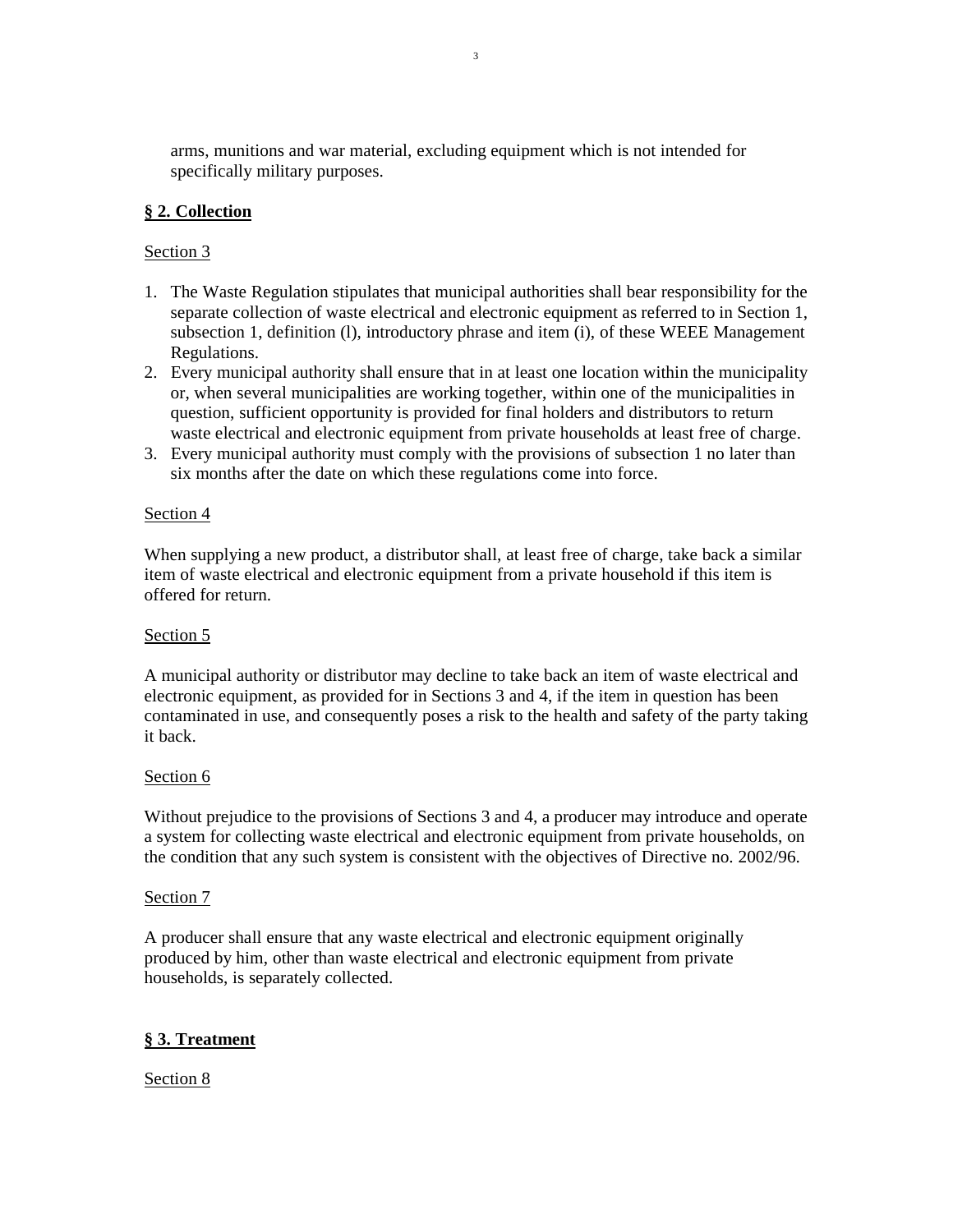- 1. A producer shall ensure that any waste electrical and electronic equipment originally produced by him and subsequently taken back from private households by municipal authorities and distributors is collected from the locations referred to in Section 3, subsection 2, and from the distributors, and is transported and treated.
- 2. A producer shall ensure that any waste electrical and electronic equipment originally produced by him, other than waste electrical and electronic equipment from private households, is removed and treated.
- 3. Waste electrical and electronic equipment collected by a producer shall be treated using the best available techniques.

### Section 9

- 1. The competent authority shall attach conditions to the permits issued to establishments treating waste electrical and electronic equipment so that, with effect from 13 August 2005, at least the selective treatment of materials and components referred to in Annex II to Directive no. 2002/96 is achieved and such treatment at least comprises the removal of all liquids.
- 2. The competent authority shall attach conditions to the permits issued to establishments treating waste electrical and electronic equipment so that the technical requirements contained in Annex III to Directive no. 2002/96 are satisfied with effect from 13 August 2005.
- 3. Subsections 1 and 2 shall not apply to establishments of the type referred to in Section 3, subsection 2, nor to the establishments of distributors referred to in Section 4, if the waste electrical and electronic equipment in question has been taken in and is stored temporarily prior to transport to an establishment for further treatment.
- 4. Not later than nine months after the date on which these regulations come into force, the competent authority shall attach conditions, as referred to in subsections 1 and 2, to all permits, as referred to in Section 8.1 of the Environmental Management Act, issued to establishments treating waste electrical and electronic equipment and valid immediately prior to the date on which these regulations will come into force.

## **§ 4. Recovery**

- 1. When treating waste electrical and electronic equipment (as referred to in Section 8) that was originally produced by him and subsequently returned to him, a producer shall ensure that, within a period of one calendar year:
	- a. insofar as equipment falling under the categories 1 and 10 referred to in Annex IA to Directive no. 2002/96 is concerned:
		- at least 80 per cent by weight is recovered, and
		- at least 75 per cent by weight is reused or recycled (components, materials and substances);
	- b. insofar as equipment falling under the categories 3 and 4 referred to in Annex IA to Directive no. 2002/96 is concerned:
		- at least 75 per cent by weight is recovered, and
		- at least 65 per cent by weight is reused or recycled (components, materials and substances);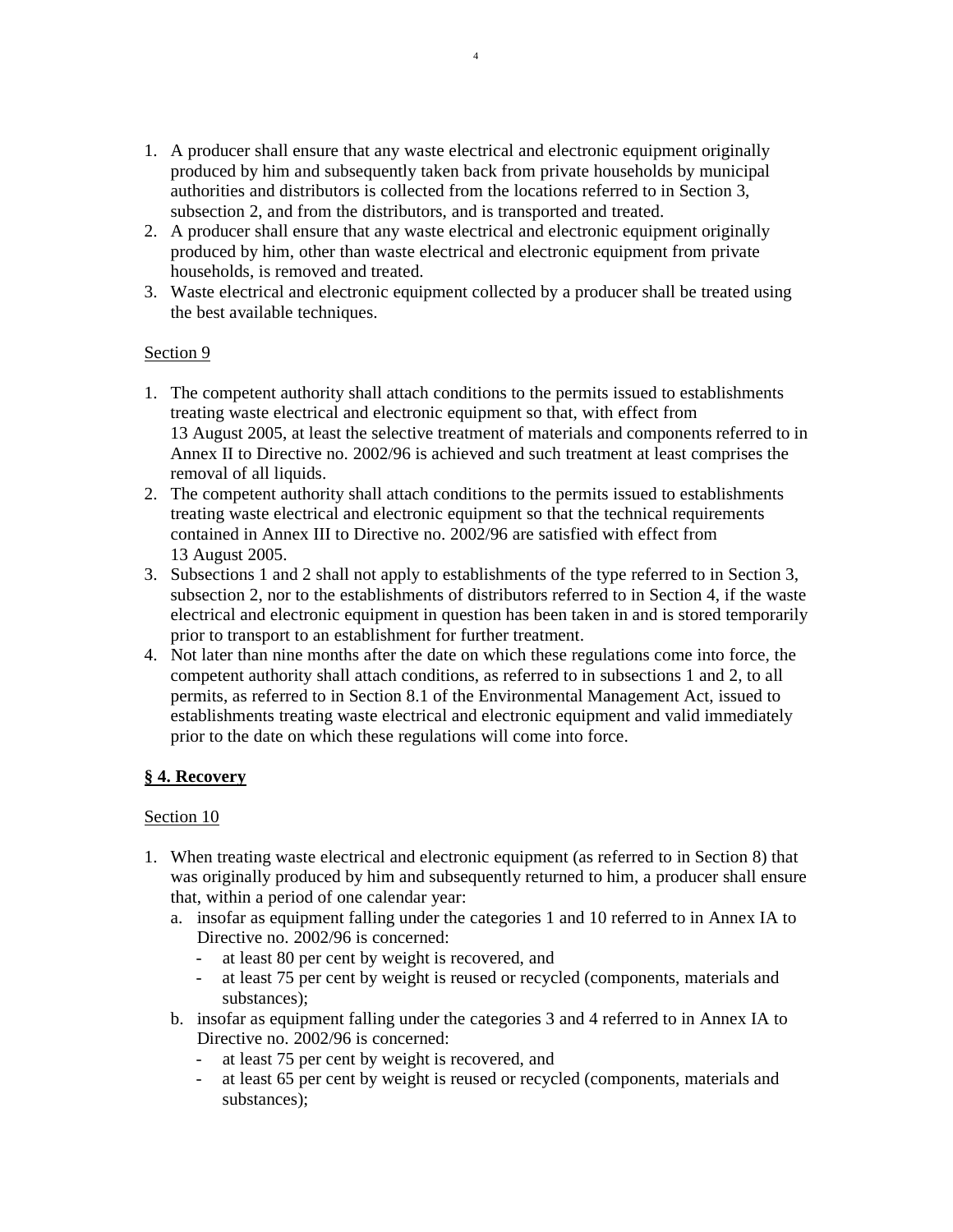- c. insofar as equipment falling under the categories 2, 5, 6, 7 and 9 referred to in Annex IA to Directive no. 2002/96 is concerned:
	- at least 70 per cent by weight is recovered, and
	- at least 50 per cent by weight is reused or recycled (components, materials and substances); and
- d. insofar as gas discharge lamps are concerned, at least 80 per cent by weight is reused or recycled (components, materials and substances).
- 2. When calculating the percentages referred to in subsection 1, reuse of an appliance as a whole shall not be counted.
- 3. When calculating the percentages referred to in subsection 1, waste electrical and electronic equipment exported to countries outside the European Community shall not be counted, unless the party exporting the equipment can demonstrate that the equipment has been recovered, reused or recycled under circumstances equivalent to those provided for in Section 9.

## **§ 5. Finance**

- 1. The producer shall finance the management of waste electrical and electronic equipment from private households, insofar as the equipment in question was produced by him and put on the market after 13 August 2005.
- 2. A producer active on the market at the time that costs are incurred in connection with the management of waste electrical and electronic equipment from private households that was originally put on the market before 13 August 2005 shall finance the management of this waste equipment to an extent proportional to his market share at the time that the waste management costs were incurred.
- 3. The obligation to provide finance, as referred to in subsections 1 and 2, shall commence when an appliance is returned at a location of the type referred to in Section 3, or when an appliance is returned to a distributor as referred to in Section 4.
- 4. When electrical and electronic equipment, as referred to in subsection 1, is put on the market, the producer shall provide a guarantee stating that the management of such equipment when it is discarded will be financed in accordance with the provisions of subsection 1.
- 5. The guarantee referred to in subsection 4 may take the form of recycling insurance, a blocked bank account or participation by the producer in an appropriate financial scheme for financing the management of waste electrical and electronic equipment.
- 6. When new products are sold, the cost of the waste management referred to in subsection 1 shall not be made known to buyers as a separate item.
- 7. When new products are sold, the waste management costs referred to in subsection 2 may be made known to buyers as a separate item, provided the disclosed figure does not exceed the actual cost.
- 8. The provisions of subsection 7 apply until 13 February 2013 in relation to electrical and electronic equipment falling under category 1 of Annex IA to Directive no. 2002/96, and until 13 February 2011 in relation to electrical and electronic equipment falling under categories 2 through 10 of the same Annex.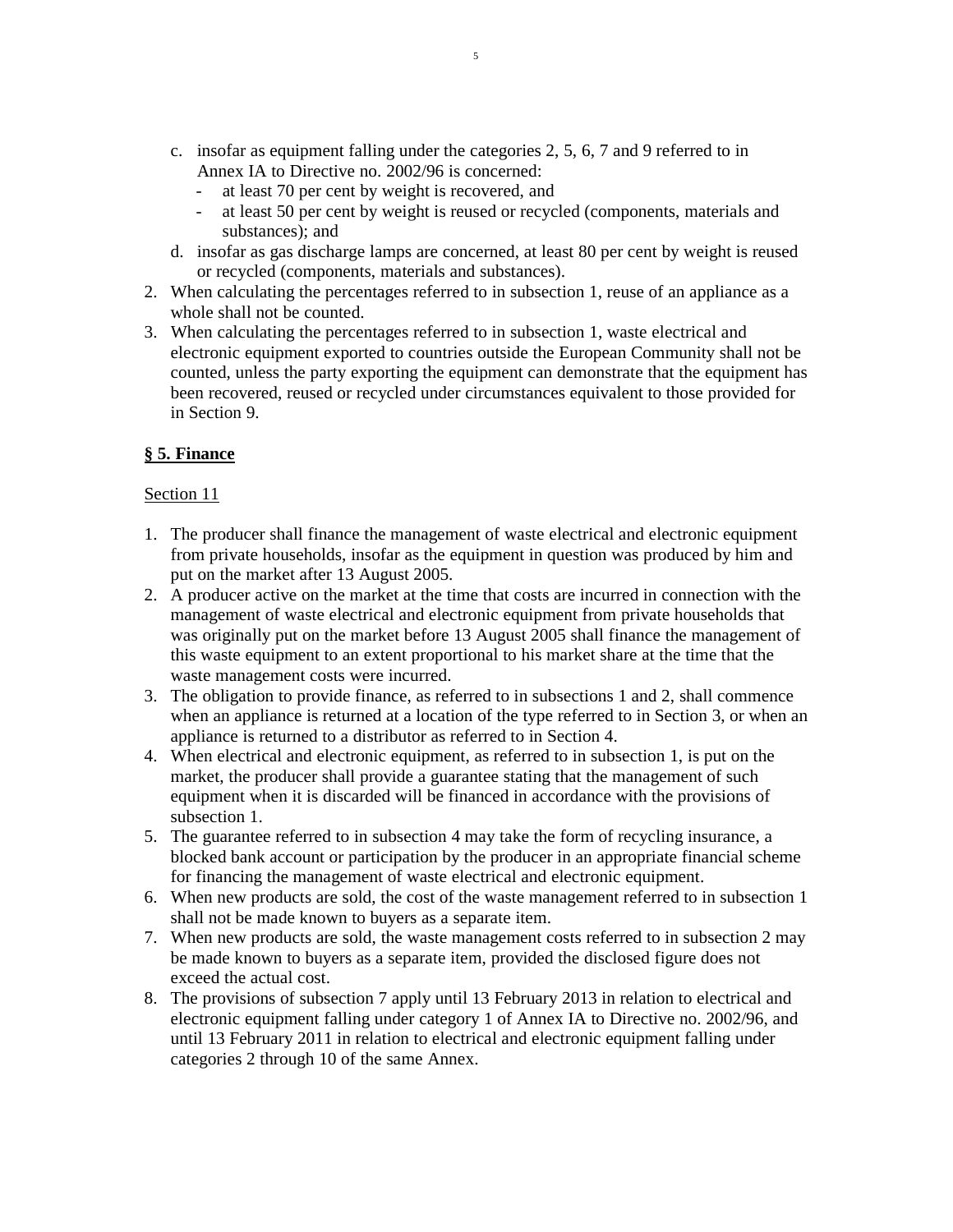## Section 12

- 1. The producer shall finance the management of waste electrical and electronic equipment from sources other than private households, insofar as the equipment in question was produced by him and put on the market after 13 August 2005.
- 2. The discarder shall finance the management of waste electrical and electronic equipment from sources other than private households, insofar as the equipment in question was discarded by him and was put on the market prior to 13 August 2005.
- 3. Contrary to the provisions of subsections 1 and 2, producers and discarders may enter into alternative finance arrangements.

### **§ 6. Obligation to provide information**

### Section 13

- 1. The producer shall apply the following to all electrical and electronic equipment produced by him and put on the market after 13 August 2005:
	- a. the symbol shown in Annex IV to Directive no. 96/2002;
	- b. information clearly identifying the producer; and
- c. information specifying that the product was put on the market after 13 August 2005.
- 2. The symbol referred to in subsection 1(a) shall be applied so as to be clearly visible.
- 3. If, in view of the size or function of the product, it is impossible to apply the symbol referred to in subsection  $1(a)$  to the product itself, the symbol may be applied on the packaging, on the instructions for use or on the warranty accompanying the product.

### Section 14

- 1. A producer who puts a new type of electrical or electronic equipment on the market shall provide information on the reuse, recycling and further treatment of this equipment to the establishments that repair, maintain or treat such equipment.
- 2. The information referred to in subsection 1 shall identify the different components and materials used in the equipment, as well as the location(s) within the equipment of any hazardous substances and preparations, if the establishments referred to in subsection 1 require such details in order to comply with the provisions of these regulations.
- 3. The information referred to in subsection 1 shall be made available by the producer in the form of manuals or by means of electronic media and shall be made available within one year of the equipment being put on the market.

### **§ 7. Reporting and concluding provisions**

### Section 15

When submitting a notification as referred to in Section 4 of the WEEE Management Decree, the producer shall make use of the form included in the Annex to these Regulations.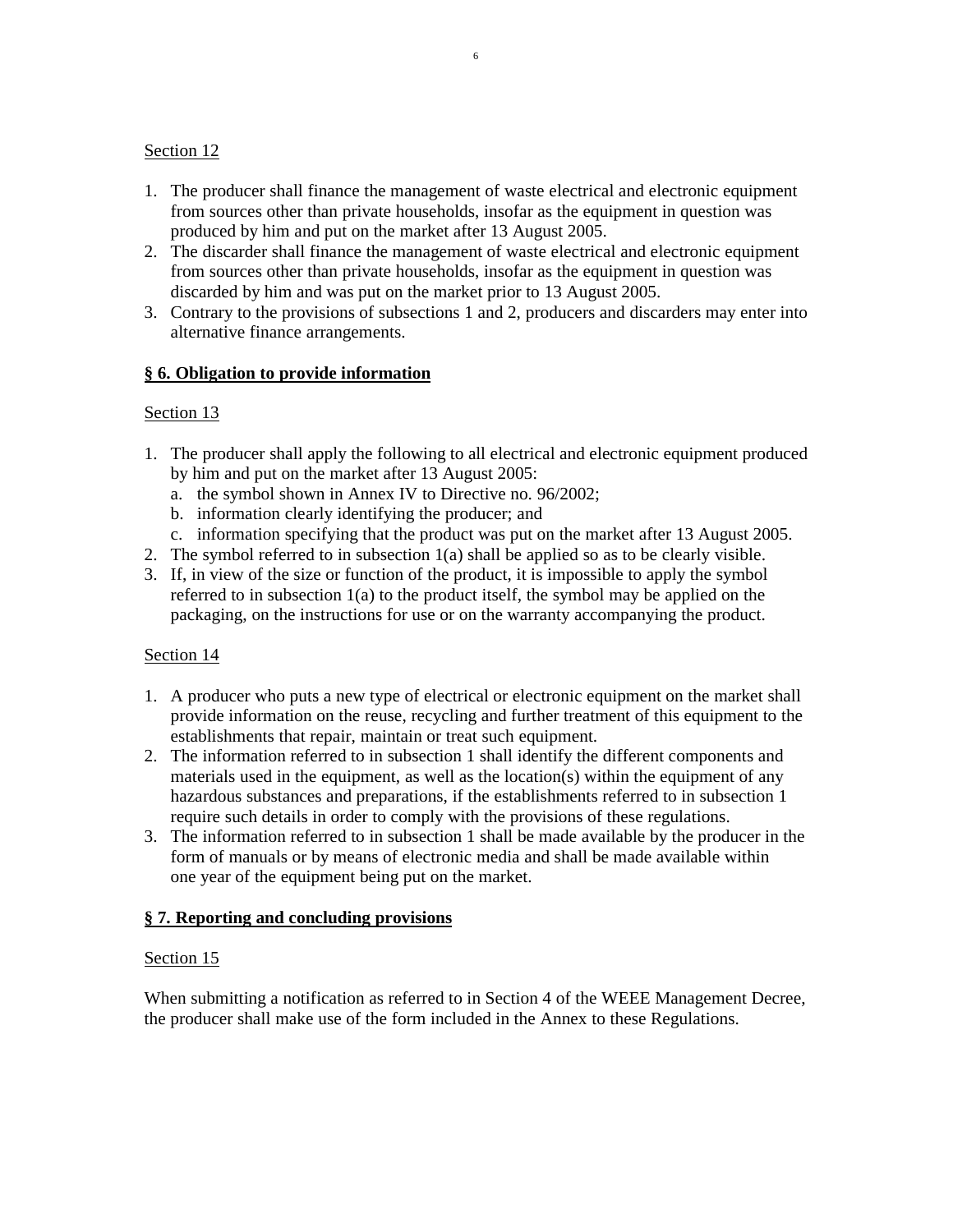### Section 16

Within six months of the end of each calendar year, the producer shall inform the Minister of Housing, Spatial Planning and the Environment regarding the action taken pursuant to sections 7, 8, 9, 10, 11, 12 and 13 of these Regulations and regarding the amount of electrical and electronic equipment put on the market during the year in question.

#### Section 17

For the purposes of these Regulations, an amendment to one or more of the Annexes to Directive no. 2002/96 shall take effect from the day on which this amendment is required to have been implemented, unless a different date is announced by a ministerial decree which is published in the Netherlands Government Gazette.

#### Section 18

With the exception of Section 14, the provisions of these Regulations will apply to lighting equipment of the type referred to in item 5 of Annex IA to Directive no. 2002/96 with effect from 13 August 2005.

#### Section 19

In Section 6 of the Decree on the Appointment of Officials to Supervise Regulations Issued by the Ministry of Housing, Spatial Planning and the Environment, the words "Section 3, subsection 1, of the Disposal of White and Brown Goods Decree" shall be replaced by the words "Section 3 of the WEEE Management Decree".

#### Section 20

In Section 2, subsection 1, of the Regulations Establishing Further Rules Concerning the Minor Chemical Waste (KCA) Logo, item b shall expire and items c and d shall be relettered to items b and c.

#### Section 21

These Regulations shall come into force on 13 August 2004, with the exception of:

- a. Section 10, which shall come into force on 1 January 2005;
- b. Section 16, which shall come into force on 1 January 2006; and
- c. Section 20, which shall come into force on 13 August 2005.

#### Section 22

These regulations shall be referred to as the WEEE Management Regulations.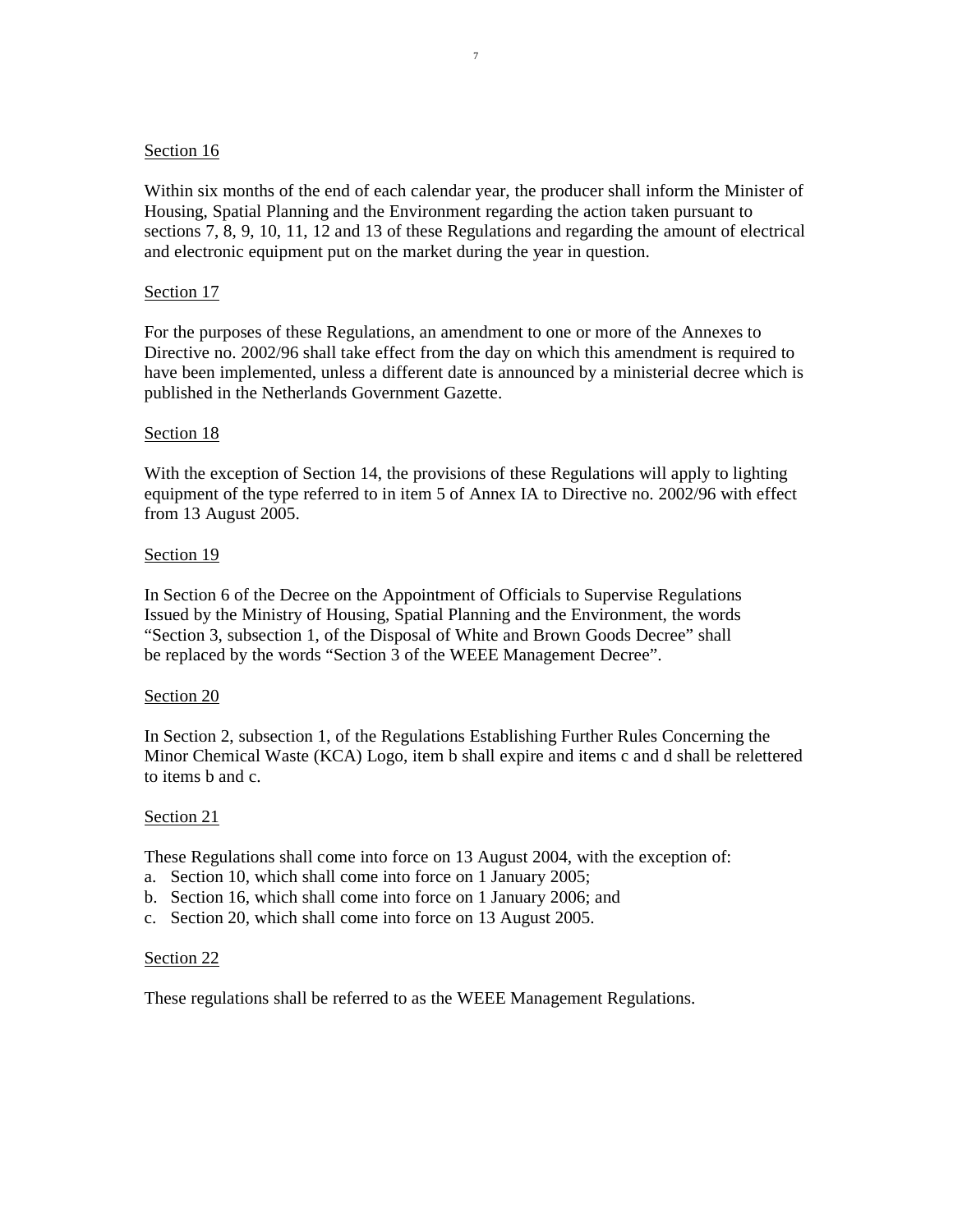I decree that these Regulations and the accompanying Explanatory Memorandum be published in the Netherlands Government Gazette.

The Hague, 19 July 2004

The State Secretary for Housing, Spatial Planning and the Environment,

PLBA van Geel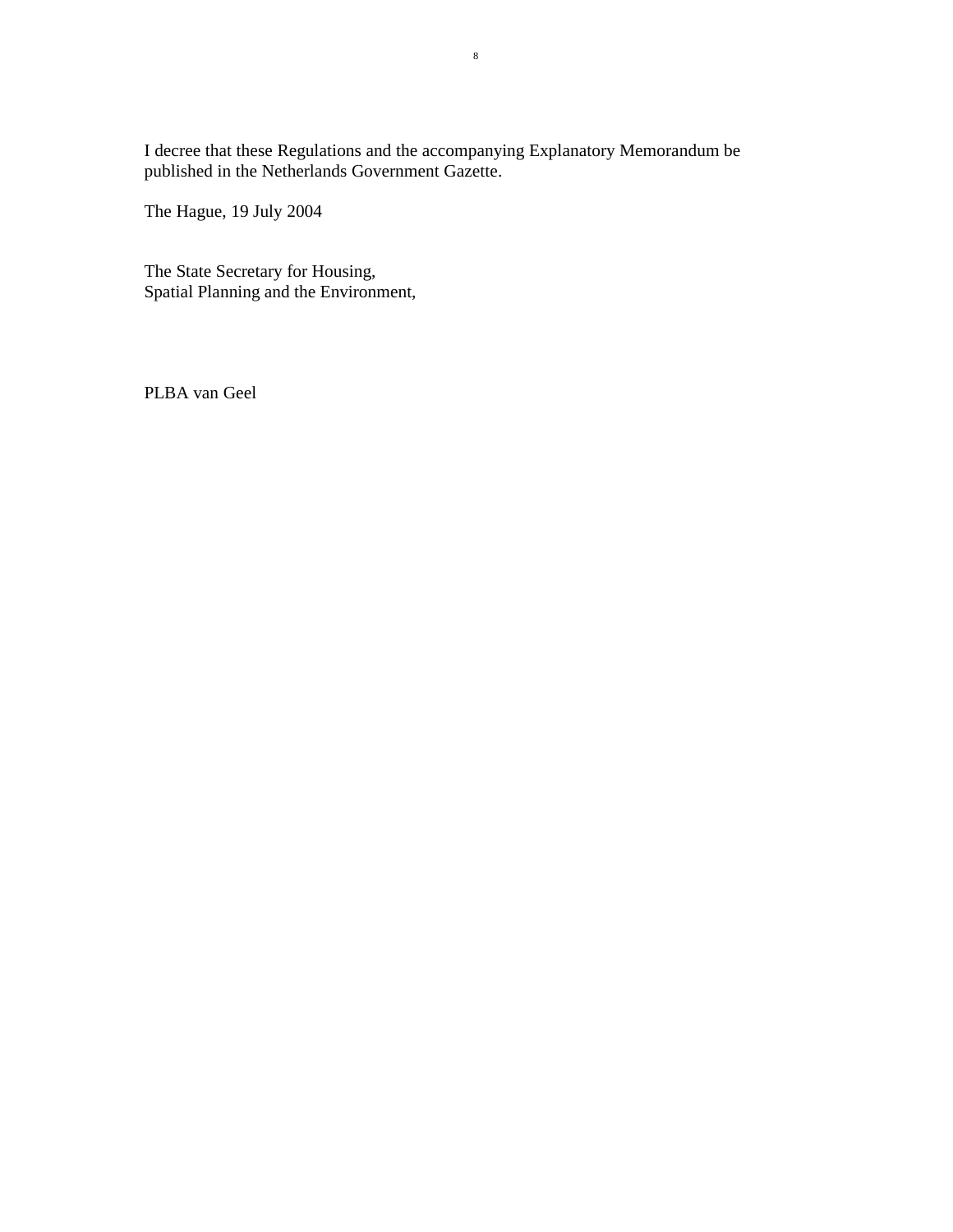### **Annex to Section 15 of the WEEE Management Regulations**

### **NOTIFICATION FORM**

The questions on this form must be answered as completely as possible. If you make use of the services of third parties in fulfilling your obligations, you must always state the names of the transporters, waste treatment companies or others whose services you have engaged. You may also enclose appendices to substantiate the information provided.

Producers may submit the relevant information jointly. A collective executive organisation may also submit information on behalf of the affiliated producers.

Please send this form to the Ministry of Housing, Spatial Planning and the Environment, Notification Handling Office, P.O. Box 441, 3440 AK Woerden, The Netherlands (telephone no. +31 (0)348 487560). You may also obtain a digital version of this form and submit the information electronically. The completed form will be evaluated in accordance with Section 4 of the WEEE Management Decree. This procedure is subject to the provisions of Title 4.1 of the General Administrative Law Act.

#### **A. Company details**

| Name                       |  |
|----------------------------|--|
| Visiting address           |  |
|                            |  |
| Postal address             |  |
|                            |  |
| Telephone no.              |  |
| Fax no.                    |  |
| E-mail address             |  |
| <b>Chamber of Commerce</b> |  |
| registration no.           |  |
| Contact                    |  |
|                            |  |
| Telephone no.              |  |

| Name of signatory     |  |
|-----------------------|--|
| Position of signatory |  |
| Date of signature     |  |

| Signature |  |
|-----------|--|
|           |  |
|           |  |
|           |  |
|           |  |
|           |  |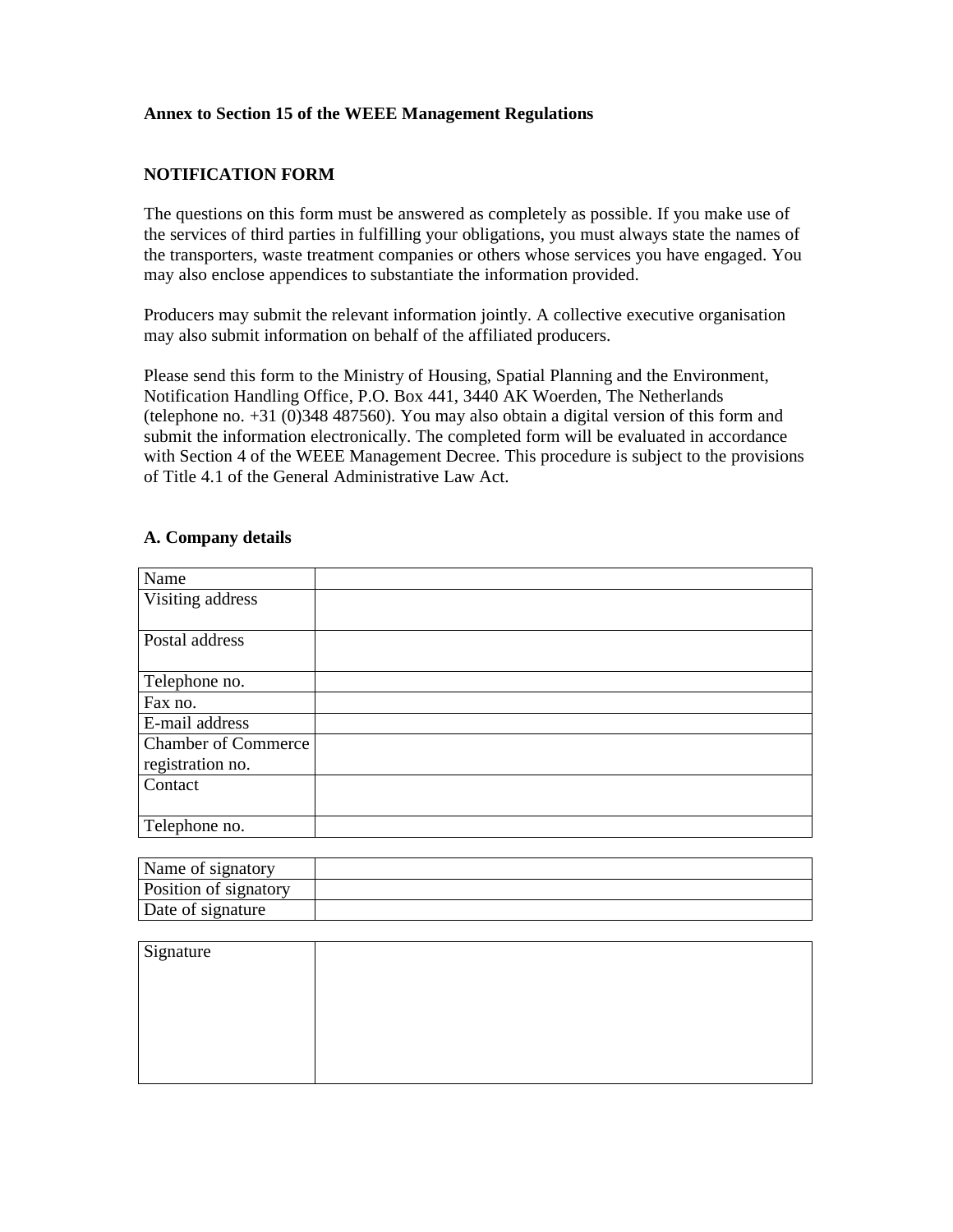## **B. General questions**

In order to correctly assess your notification, we would like you to provide some general information. Please answer the following questions regarding the electrical and electronic equipment you manufacture or import and the structure of your sales organisation.

| Which product categories do you          |  |
|------------------------------------------|--|
| manufacture?                             |  |
| Who are the end users of your products:  |  |
| private households, companies or both?   |  |
| Are your products supplied directly to   |  |
| end users or do end users purchase your  |  |
| products from retailers?                 |  |
| Do you intend to discharge your          |  |
| obligations under these regulations      |  |
| individually or collectively? If you are |  |
| affiliated with a collective executive   |  |
| organisation which fulfils (some of)     |  |
| your obligations, please provide the     |  |
| name and address details of this         |  |
| organisation.                            |  |

### **C. Specific questions**

Please indicate in the table below how you intend to fulfil your obligations under the WEEE Management Regulations (referred to below by the abbreviation 'WEEE Regs'). If certain questions do not apply to you, please indicate this in the space provided.

Section 6, WEEE Regs: Do you intend to set up your own collection system for waste equipment from private households? If so, please indicate how you intend to introduce and operate this system. In addition, please indicate how you intend to ensure that this system is consistent with the objectives of Directive no. 2002/96.

Section 7, WEEE Regs: How do you intend to fulfil your obligation as a producer to ensure the separate collection of waste equipment that you have produced (with the exception of waste equipment from private households)?

Section 8, subsection 1, WEEE Regs: How do you intend to fulfil your obligation to ensure that any waste electrical and electronic equipment collected from private households by municipal authorities and distributors is collected from the distributors and from the locations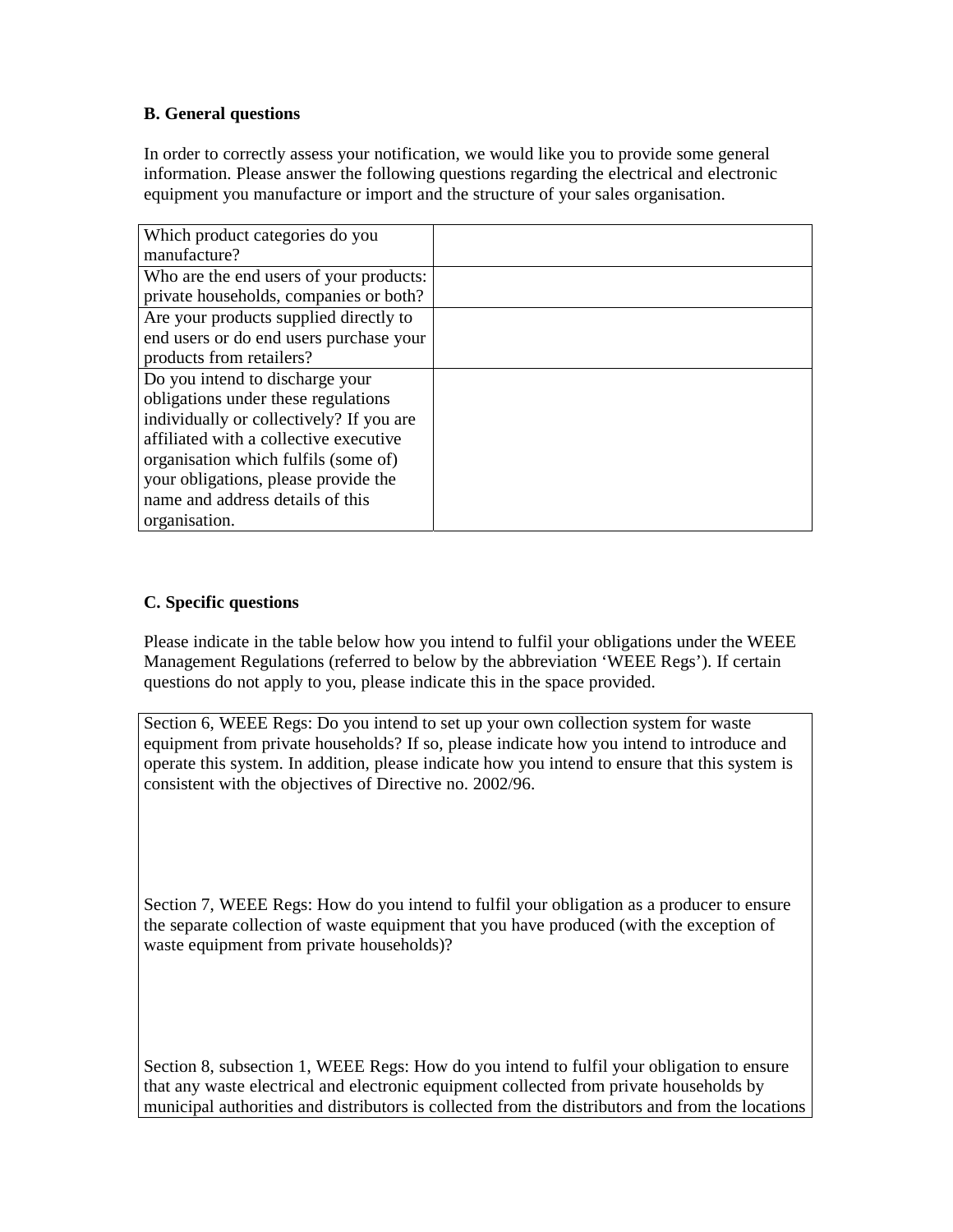referred to in Section 3, subsection 2, and is removed and treated?

Section 8, subsection 2, WEEE Regs: How do you intend to fulfil your obligation to ensure that any waste electrical and electronic equipment from sources other than private households is transported and further treated?

Section 8, subsection 3, WEEE Regs: How do you intend to ensure that the collected waste electrical and electronic equipment is treated using the best available techniques?

Section 11, subsections 1 and 3, WEEE Regs: How do you intend to finance the management of waste equipment put on the market after 13 August 2005?

Section 11, subsections 2, 3, 7 and 8, WEEE Regs: How do you intend to finance the management of waste equipment put on the market before 13 August 2005? Make mention of your market share in your answer. Do you intend to make use of the option referred to in subsection 7, namely to make the costs of waste management known to new buyers as a separate item?

Section 11, subsections 4 and 5, WEEE Regs: How do you intend to fulfil your obligation to provide a guarantee?

Section 12, subsections 1 and 3, WEEE Regs: How do you intend to fulfil your obligation as a producer to finance the waste management of equipment from sources other than private households, insofar as such equipment is put on the market after 13 August 2005? Please also indicate if you intend to make use of the option to enter into alternative finance arrangements (subsection 3). If you intend to make use of this option, please also indicate the specific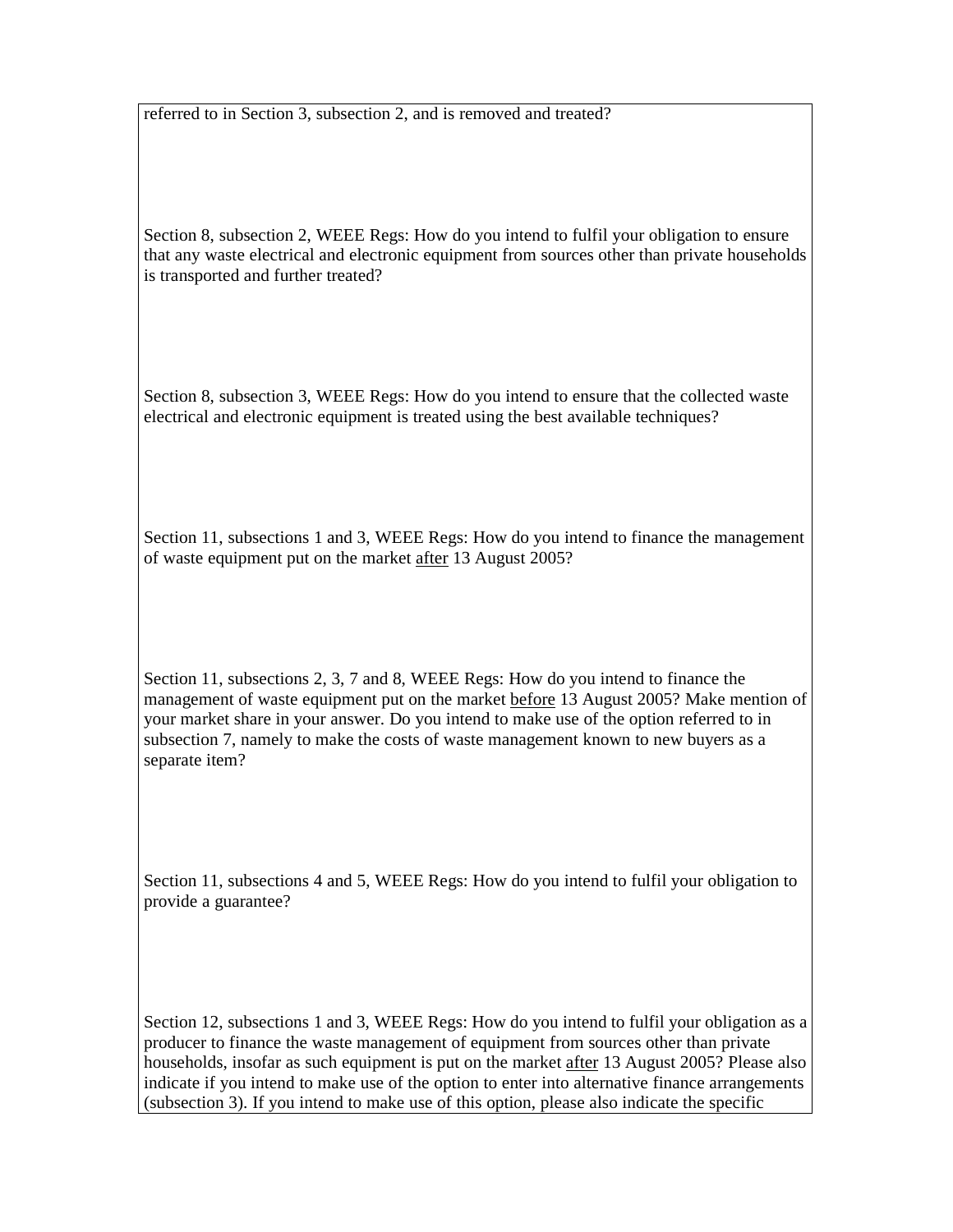finance arrangements you have concluded.

Section 12, subsections 2 and 3, WEEE Regs: How do you intend to fulfil your obligation as a producer to finance the waste management of equipment from sources other than private households, insofar as that equipment is put on the market before 13 August 2005? Please indicate if you intend to make use of the option to enter into alternative finance arrangements (subsection 3). If you intend to make use of this option, please also indicate the specific finance arrangements you have concluded.

Section 14, WEEE Regs: How do you intend to fulfil your obligation to provide information about new types of equipment?

Section 16, WEEE Regs: How do you intend to monitor results in connection with the implementation of Section 16? How do you intend to validate these data to ensure that they provide a reliable picture of the actual situation?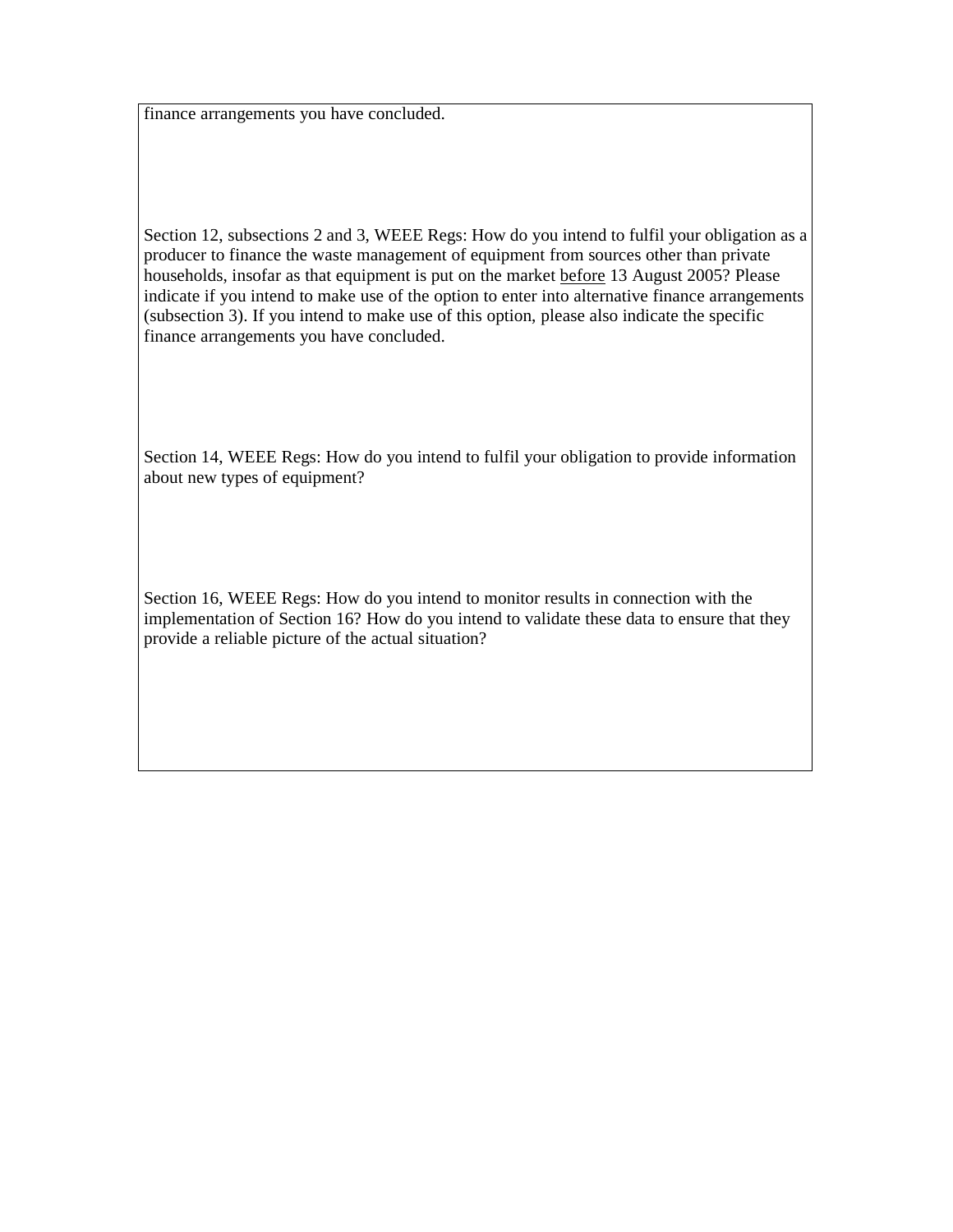#### **Explanatory memorandum**

## **I. General**

### **1. Introduction**

These WEEE Management Regulations implement Directive no. 2002/96/EC of the European Parliament and the Council of the European Union of 27 January 2003 concerning waste electrical and electronic equipment (OJEC 2003, L 37), as amended by Directive no. 2003/108/EC of 8 December 2003 (OJEC L 345), referred to below simply as "Directive no. 2002/96".

Directive no. 2002/96 provides for the introduction of the principle of 'producer responsibility' with regard to the management of waste electrical and electronic equipment. This means that when such equipment is discarded after use, producers (who include importers) are responsible for the collection and treatment of the products that they have put on the market. The introduction of producer responsibility represents a change to the existing division of responsibilities. When equipment is discarded after use, it is no longer the government that is responsible for managing the waste, but the producer who originally put the equipment on the market. As a result, the cost of waste management associated with a product will become integrated in its selling price, in line with the principle that 'the polluter pays'. It is also anticipated that this shift in responsibility will encourage producers to pay more attention during design and production to the scope for environmentally friendly end-oflife treatment of their products – that they will 'design for recycling'. The principle of producer responsibility is similarly incorporated into legislation on motor vehicles (implementation of the European Directive on End-of-life Vehicles), packaging (implementation of European Directive), batteries and car tyres.

These new regulations for electrical and electronic equipment supersede the national regulations providing for producer responsibility for the management of waste white and brown goods (Management of White and Brown Goods Decree). The Netherlands became the first country in Europe to introduce the principle of producer responsibility for a wide range of electrical and electronic equipment when the Management of White and Brown Goods Decree came into force in 1998. The experience gained in the Netherlands was used in the formulation of Directive no. 2002/96. The legal basis for the Directive is Article 175, paragraph 1, of the EC Treaty.

In the interests of European harmonisation in the field of electrical and electronic equipment, the Directive has been implemented as strictly as possible. Hence the definitions and terminology of the European Directives have been adopted in these Regulations as much as possible. The Annexes to Directive no. 2002/96 have been incorporated into these regulations through dynamic references, so that any amendment to one of these Annexes is automatically reflected in these Regulations.

The WEEE Management Regulations are closely linked to the WEEE Management Decree, which regulates the use of certain hazardous substances in electrical and electronic equipment (thus implementing Directive no. 2002/95) and prohibits trade in refrigerators and freezers that contain CFCs or HCFCs. These regulations also require producers to inform the Minister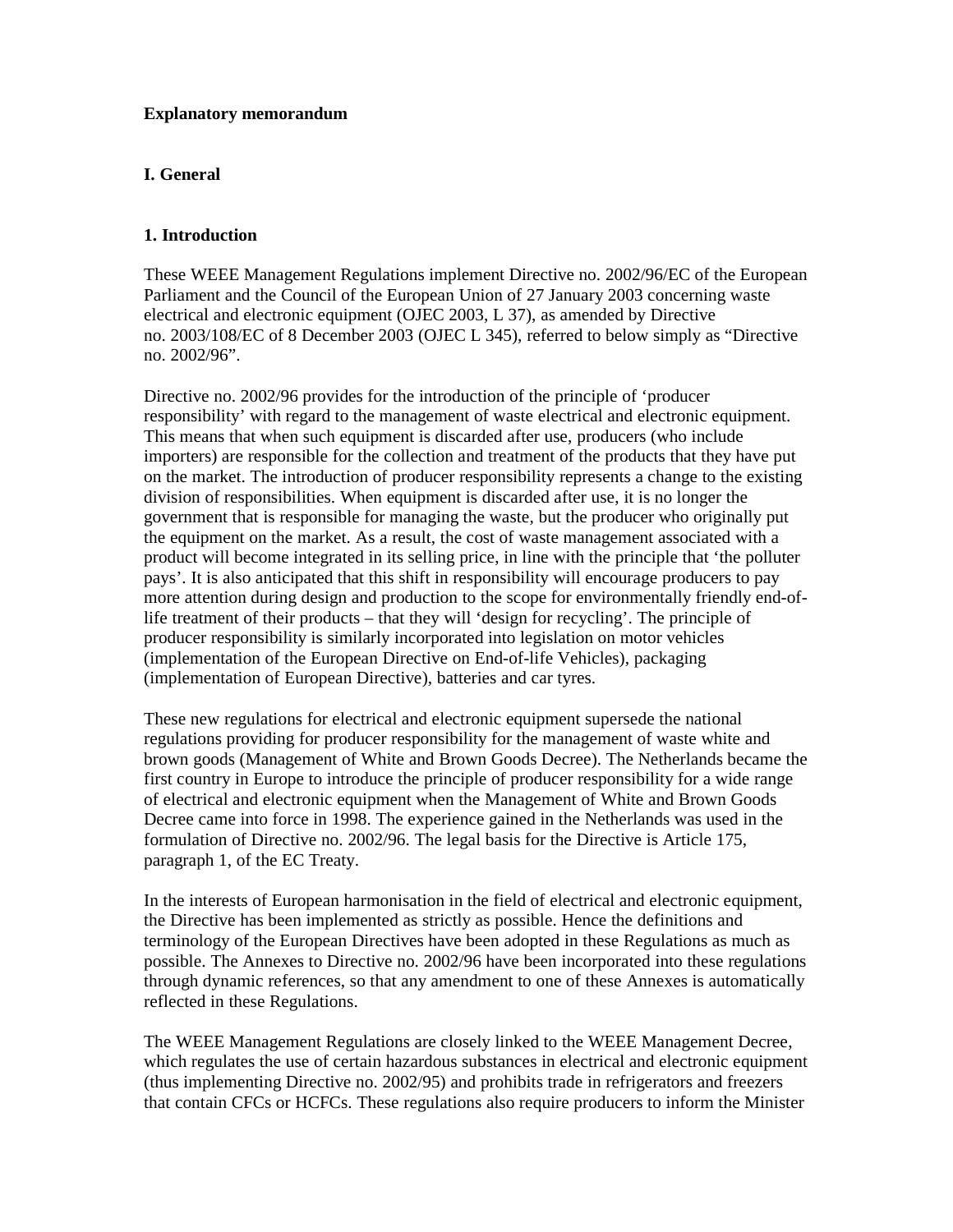of Housing, Spatial Planning and the Environment regarding their plans for fulfilling their obligations under these regulations.

The reason for the implementation of the Directive in the form of ministerial regulations is that Section 21.6, subsection 6, of the Environmental Management Act stipulates that international rules by which the Netherlands is bound must be implemented not by a general administrative order, but by ministerial regulations. Creation of an obligation to provide information is not strictly an implementation of any such rule, however, so appropriate provision has been made in the WEEE Management Decree.

### **2. Scope of these regulations**

These regulations apply to nearly all products that have a power cord or can run on batteries. The term 'electrical and electronic equipment' is defined in Section 1. The regulations cover not only appliances for household use, but also business equipment. This means that the regulations apply to products such as photocopiers, coin or card-operated telephones, automatic teller machines, medical equipment and vending machines for food and drinks, as well as to domestic appliances such as refrigerators, coffee percolators, televisions, thermostats and power tools. Lighting equipment (e.g. luminaires, low-energy light bulbs and fluorescent tubes) also fall within the scope of these regulations.

In the context of these regulations, the term 'producer' covers not only the party that manufactures a product, but also the party that distributes or imports a product. The selling method used is irrelevant in this regard, so goods sold via the Internet are also covered by these regulations.

The provisions of Section 2 mean that these regulations do not apply, however, to equipment that is incorporated into other equipment, if that other equipment does not itself fall within the scope of these regulations. So, for example, radios and navigational equipment installed in cars are not covered by these regulations, but by the Management of End-of-life Vehicles Decree. Readily removable (replaceable) batteries inserted in products fall within the scope of the Management of Batteries Decree.

## **3. Content of these regulations**

These regulations make producers responsible for the waste management of electrical and electronic equipment that they have put on the market, when such equipment is discarded after use. The municipal authorities are responsible for the separate collection of equipment from private households. Opportunity has to be created for both private individuals and retailers in possession of equipment from households to hand such equipment in to the municipal authorities, at no cost to themselves (Section 3). When a retailer sells a new appliance, he is obliged to take back, free of charge, any similar appliance that the purchaser wants to return, provided it comes from a private household (Section 4). The producer is then responsible for collecting from the municipalities and retailers the waste electrical and electronic equipment returned by private households (Section 8, subsection 1). Equipment that has been discarded by parties other than private households (i.e. by businesses and institutions) also falls under the responsibility of the producer, provided such equipment was put on the market after 13 August 2005. The producer is responsible for (organising) the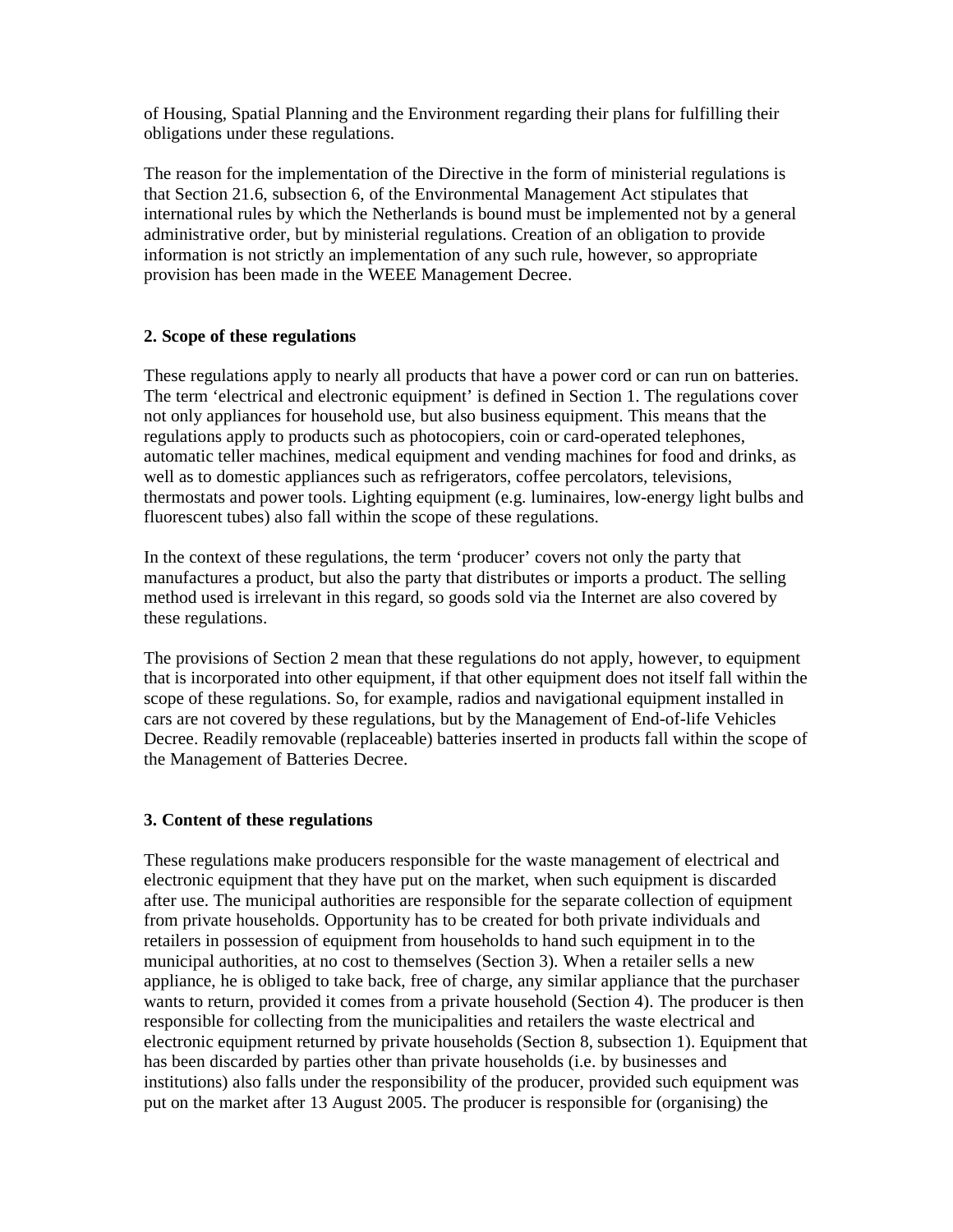collection, removal and treatment of such equipment (Section 8, subsection 2). Waste management is the producer's responsibility, not only in organisational terms, but also in financial terms. Where waste electrical and electronic equipment from private households is concerned, the two forms of responsibility run in parallel (Section 11). Where waste electrical and electronic equipment from other sources is concerned, the producer is financially responsible for waste management if the equipment was put on the market after 13 August 2005 (Section 12, subsection 1). However, management of waste equipment from sources other than private households that was put on the market before 13 August 2005 is paid for by the discarders (Section 12, subsection 2).

Rules are also laid down regarding the treatment of waste electrical and electronic equipment (Section 8, subsection 3, Section 9 and Section 10). Section 10, for example, sets targets for the recovery and reuse of equipment. Furthermore, the producer is required to submit an annual report on his activities in this regard to the Minister of Housing, Spatial Planning and the Environment (Section 16).

The regulations also lay down various requirements regarding the labelling of new products, with a view to optimising waste management. Electrical and electronic equipment has to carry a special symbol (the so-called 'Minor Chemical Waste logo' or 'KCA logo'), plus information identifying the producer and stating that the equipment was put on the market after 13 August 2005.

#### **4. Changes relative to the Management of White and Brown Goods Decree**

These regulations differ in a number of respects from the Management of White and Brown Goods Decree, which is repealed on the date that the WEEE Management Decree comes into force. One difference is that the scope of these regulations is wider than that of the Management of White and Brown Goods Decree. Hence, these regulations cover various types of equipment not covered by the Decree, such as medical devices, lighting equipment (e.g. luminaires and fluorescent tubes) as well as vending machines and the like. Other new features of the regulations include the provision for private households to be able to return waste electrical and electronic equipment to municipalities free of charge and the creation of producer responsibility for all products (i.e. including abandoned products and historical stock). Because the government wished to make these fundamental changes, it was decided to draw up new regulations rather than simply amend the Management of White and Brown Goods Decree.

#### **5. Workability and enforcement**

These regulations are based on the Environmental Management Act. Scope for their enforcement exists under both administrative and criminal law. The powers provided for in Part 18 of the Environmental Management Act may be used for administrative enforcement (involving, for example, administrative coercion or penalties). Infringement of these regulations is punishable under the Economic Offences Act. So, for example, fines may be imposed if a business does not comply with these regulations.

The Minister of Housing, Spatial Planning and the Environment is responsible for monitoring compliance with these regulations and ensuring their enforcement under administrative law.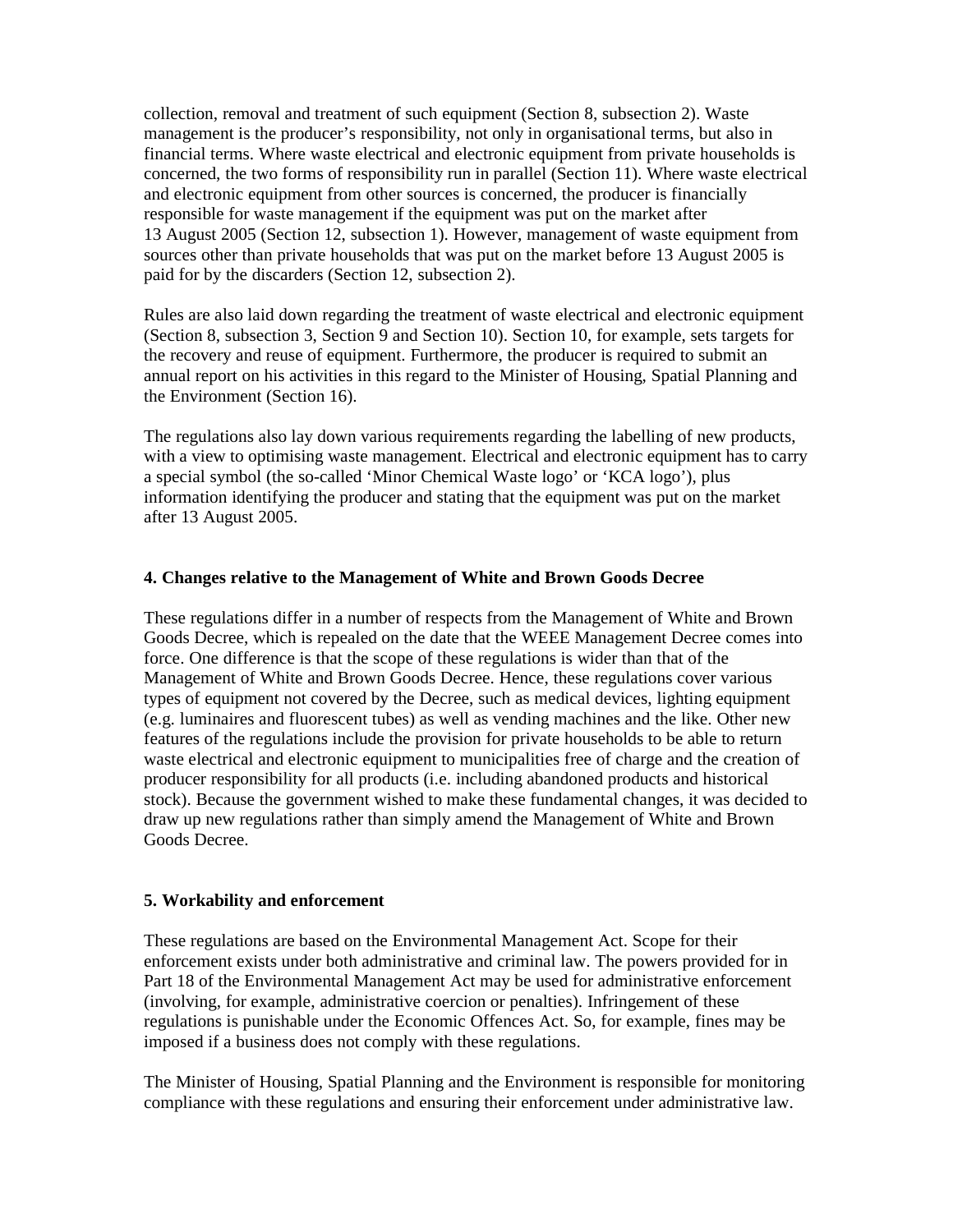Day-to-day discharge of the minister's responsibilities in this regard is delegated to the VROM Inspectorate. For enforcement purposes, the authorities are entitled to require financial and other records to be made available for perusal. Enforcement under criminal law is the duty of the Public Prosecutor's Office, to which the VROM Inspectorate may refer cases as appropriate. Monitoring and enforcement will focus particularly on the way enterprises fulfil their obligations under these regulations. Monitoring activities associated with Sections 3 through 16 will take place on the premises of the parties addressed by the regulations (i.e. producers, distributors and municipal authorities).

Checks will be performed to ascertain whether producers are, for example, meeting their obligations with regard to the financing of waste management, taking back and treating waste electrical and electronic equipment as required, providing guarantees as required, submitting the requisite reports and meeting their prevention obligations. Retailers' compliance with the obligation to take back old appliances when supplying new ones (Section 4) will also be monitored, as will municipal authorities' discharge of their obligation to take back discarded products free of charge at their waste collection facilities (Section 3, subsection 2).

Producers may choose to collectively discharge their obligations under these regulations. Producers who decide to fulfil their obligations through a collective organisation will nevertheless remain individually responsible for compliance, since any collective executive organisations set up in this context will not be addressees of the regulations.

#### **6. Administrative burden for businesses**

Since the administrative obligations created by these regulations are not entirely new, the estimates of the associated costs presented below reflect the additional cost over and above that which an addressee already has to meet. The calculations take account of the obligation to provide information (created by the WEEE Management Decree), since this obligation is inseparable from the obligations arising out of the WEEE Management Regulations. The calculated figures are presented in tables 1 and 2. Brief explanatory notes are provided below.

The WEEE Management Regulations comprise the following information provision obligations for the business community (the associated administrative cost to the business community has been calculated accordingly):

- 1. the obligation to provide information (Section 4 of the WEEE Management Decree);
- 2. the obligation to submit an annual report detailing the outcome of activities undertaken in compliance with sections 7, 8, 9, 10, 11, 12 and 13, as well as the amount of equipment put on the market in the year under review (Section 16);
- 3. the obligation to submit reports on the treatment of CFC-containing and HCFC-containing refrigerators and freezers (arising out of Annex II to Directive no. 2002/96);
- 4. the obligation to provide recycling information on the products (Section 14); and
- 5. the obligation to apply a waste separation symbol to the products (Section 13).

Roughly six hundred businesses are covered by the provisions of the Management of White and Brown Goods Decree. It is estimated that these businesses together put roughly 27 million products on the market every year. When the WEEE Management Regulations come into force, they are expected to apply to about a thousand businesses, which put approximately 62 million products on the market every year. At present, there are two management systems, one run by the Netherlands Association for Disposal of Metal and Electronic Products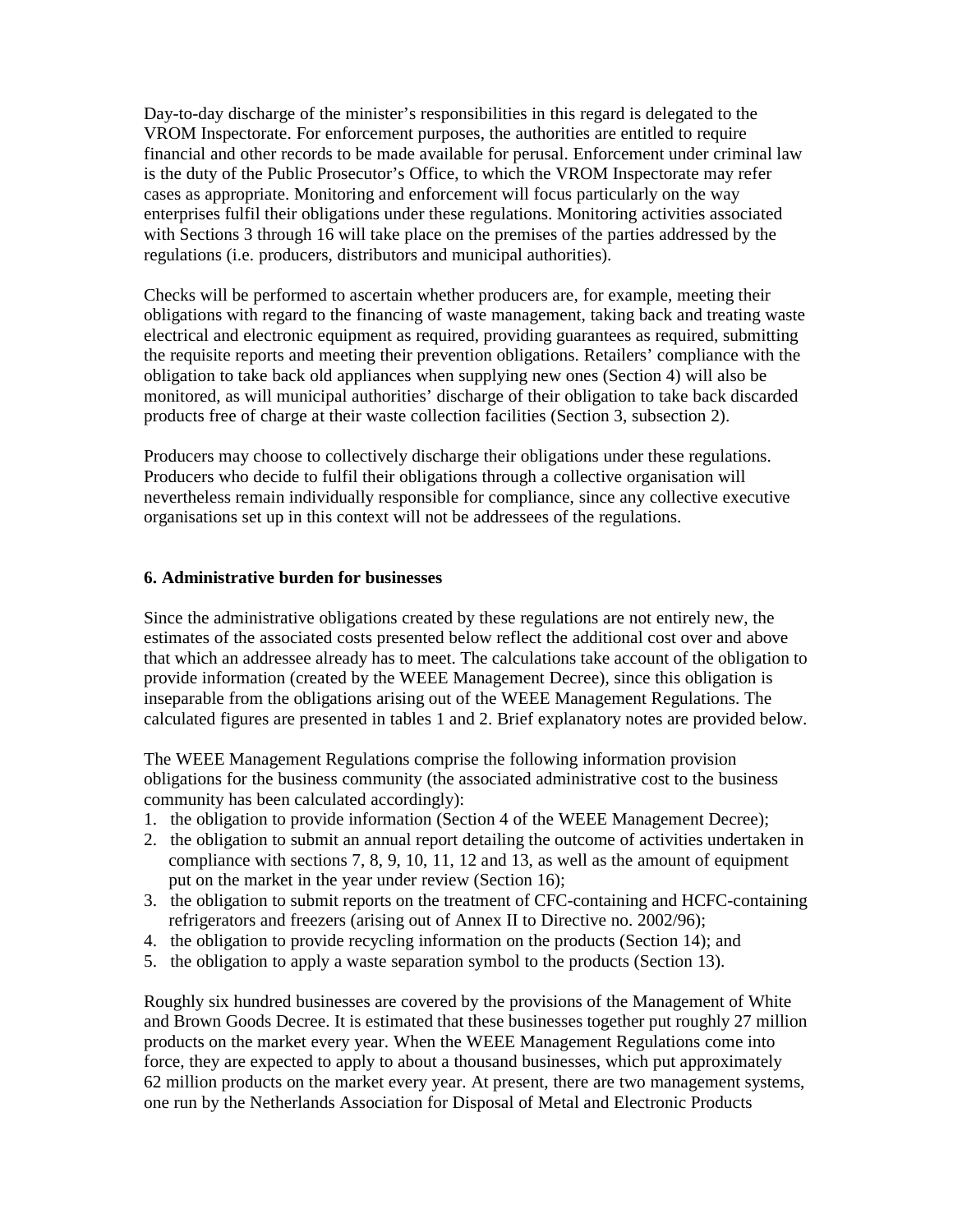(NVMP) and one run by the ICT Environmental Foundation (*Stichting ICT Milieu*). Eleven collective submissions have been made. The expectation is that the two management systems will remain in existence when these Regulations come into force, and that up to three additional systems will be created. There are also likely to be between six and eleven additional collective submissions (bringing the total to between seventeen and twenty-two submissions). For the purpose of cost calculation, it has been assumed that each submission will involve 300 hours' work at a cost of EUR 50 per hour. It is further assumed that each business will spend three hours registering with a collective system.

The administrative cost associated with submitting an annual report is comprised of the cost involved in operating the collective system, the cost to the individual business of maintaining and passing on sales records, the cost to the individual business of obtaining an auditor's report and the cost of compiling the collective annual report. For each individual business, the administrative cost is likely to fall slightly, since more businesses will be participating in the collective systems. As stated before, an annual report must be submitted on the treatment of CFC-containing and HCFC-containing refrigerators and freezers. At present, all treatment activities are carried out by a single company.

The administrative cost associated with providing information about the recycling of products previously put on the market has been calculated on the assumption that each business involved brings out an average of two new models a year and that the provision of information costs EUR 1,000 per model. Finally, all products put on the market have to be labelled with a waste separation symbol (a waste bin with a superimposed cross). The cost of labelling has been estimated at EUR 0.09 per unit, and it has been assumed that 62 million products a year will need to be labelled. Hence, the total cost of requiring use of the symbol works out at EUR 5.6 million per year.

|                   |       | old situation new situation | new situation | additional  | additional |
|-------------------|-------|-----------------------------|---------------|-------------|------------|
|                   |       | (estimated)                 | (maximum)     | cost        | cost       |
|                   |       |                             |               | (estimated) | (maximum)  |
| Submission of     | 567   | 405                         | 480           | 162         | 87         |
| information       |       |                             |               |             |            |
| Annual report     | 6,000 | 5,250                       | 5,775         | 750         | 225        |
| <b>Annual CFC</b> | 83    | 50                          | 50            | 33          | 33         |
| report            |       |                             |               |             |            |
| Recycling         |       | 2,000                       | 2,000         | 2,000       | 2,000      |
| information       |       |                             |               |             |            |
| Waste             |       | 5,616                       | 5,616         | 5,616       | 5,616      |
| separation        |       |                             |               |             |            |
| symbol            |       |                             |               |             |            |
| Total             | 6,650 | 13,321                      | 13,921        | 6,671       | 7,271      |

### **Table 1: Administrative cost per business**

### **Table 2: Overall administrative cost**

|  | old situation new situation new situation additional additional |      |      |
|--|-----------------------------------------------------------------|------|------|
|  | $\left($ estimated) $\left  \right $ (maximum)                  | cost | cost |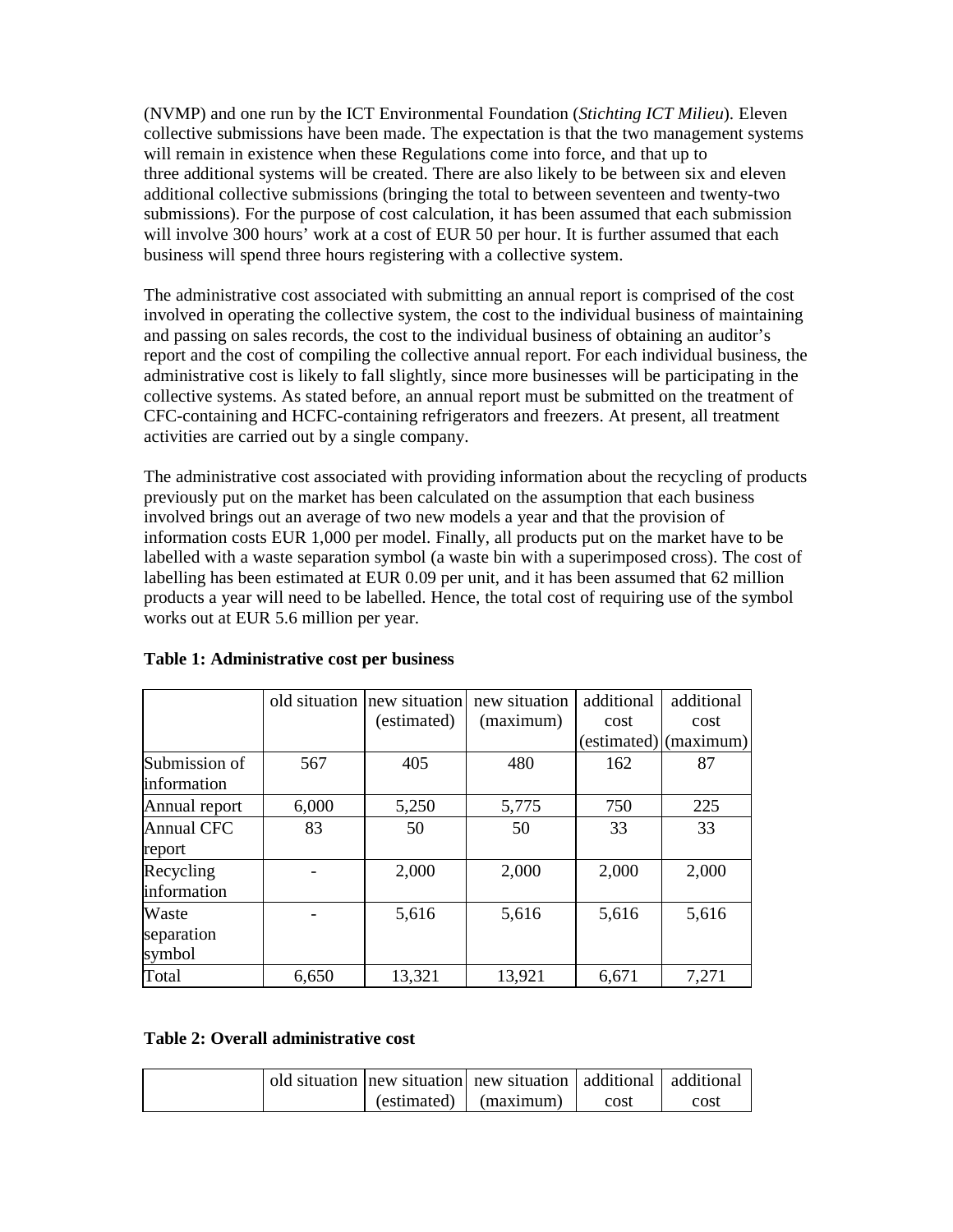|                                     |           |            |            | (estimated) | (maximum) |
|-------------------------------------|-----------|------------|------------|-------------|-----------|
| Submission of<br><i>information</i> | 68,000    | 81,000     | 96,000     | 13,000      | 28,000    |
| Annual report                       | 3,600,000 | 5,250,000  | 5,775,000  | 1,650,000   | 2,175,000 |
| <b>Annual CFC</b><br>report         | 50,000    | 50,000     | 50,000     |             |           |
| Recycling<br>information            |           | 2,000,000  | 2,000,000  | 2,000,000   | 2,000,000 |
| Waste<br>separation<br>symbol       |           | 5,616,000  | 5,616,000  | 5,616,000   | 5,616,000 |
| Total                               | 3,718,000 | 12,997,000 | 13,537,000 | 9,279,000   | 9,819,000 |

On 11 December 2003, the Dutch Advisory Board on Administrative Burden issued a recommendation on an earlier draft of these regulations (including the WEEE Management Decree). Those draft regulations included an obligation for producers to provide information about their collection and treatment systems and the significance of the waste separation symbol. The Advisory Board recommended that this obligation should be removed from the regulations and that government authorities should take on the task of informing the public. The Board also recommended limiting the administrative burden of annual reporting. Both these recommendations have been adopted. If the government takes over the task of informing the public, this will result in a lessening of the administrative burden for businesses amounting to EUR 620,000 per year.

### **7. Responses**

The draft regulations have been submitted to both chambers of the Dutch Parliament in accordance with the provisions of Section 21.6, subsection 6, of the Environmental Management Act. The standing parliamentary committee on housing, spatial planning and the environment subsequently posed a number of factual questions, which were answered in a letter dated 13 April 2004. The questions and answers were published in the Proceedings of the Lower House (Proceedings of the Lower House II 2003/04, 29 200 XI, no. 95). On 3 June, a number of additional questions were asked (reference no. 49/VROM/2004), which were answered in a letter dated 21 June 2004. These questions and answers were also published in the Proceedings of the Lower House (Proceedings of the Lower House II 2003/04, 29 200 XI, no. 117).

A draft version of these regulations was prepublished in the Netherlands Government Gazette (no. 24 of 5 February 2004). A number of reactions to the draft version were received, including reactions from the Association for Refuse and Cleaning Management (NVRD), the Association of Netherlands Municipalities (VNG), the ICT Environmental Foundation, the Netherlands Retail Trade Council (RND), the Association of Airconditioning Equipment Suppliers (VERAC), the Netherlands Association of Refrigeration and Airconditioning Companies (NVKL) and UNETO-VNI (an employers' organisation for installing companies and technical retailers).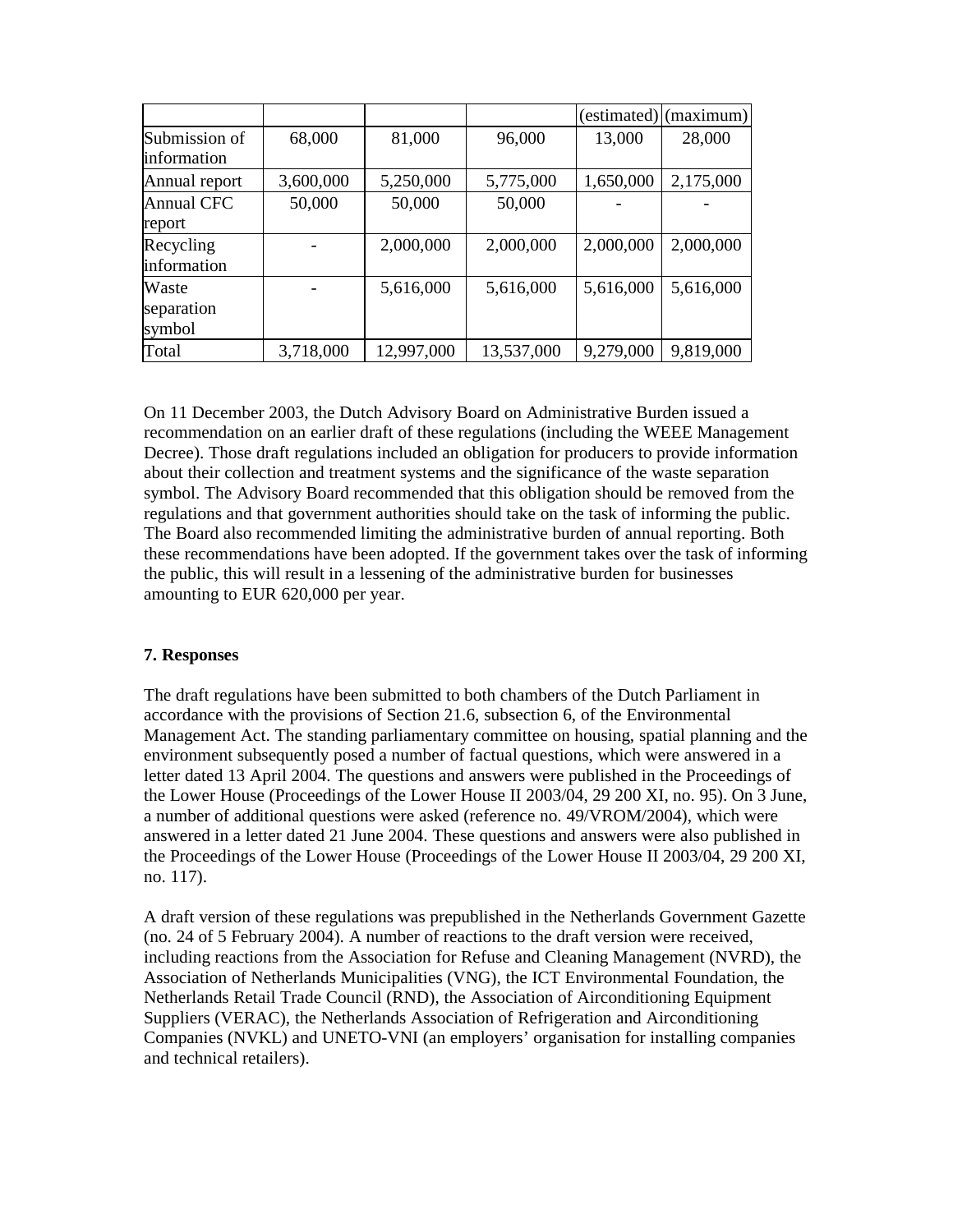A number of these reactions pointed out that the new definition of 'waste electrical and electronic equipment from private households' also covers waste from companies and institutions that is comparable to waste from private households in terms of its nature and quantity. The authors point out that this definition deviates from the definition of the term 'household waste' in Section 1.1 of the Environmental Management Act, creating a precedent which will obligate municipal authorities to accept industrial waste. The conclusion that the new definition creates a precedent is correct. However, this obligation arises entirely from Directive no. 2002/96, which means that the regulations cannot be altered in this respect. However, the expectation is that the consequences of extending the definition will remain limited for municipal authorities, because Section 11 stipulates that producers are responsible for financing the waste management of this type of equipment. This financial responsibility commences when products are returned to municipal collection points. The notes on the individual sections (see below) have been adjusted accordingly.

A number of questions were raised concerning the sorting of collected equipment for various collective organisations. The notes on the individual sections devote attention to this issue. The same applies to a number of questions that were asked about municipal collection points.

Several issues were also raised concerning the implementation of the regulations. For instance, various respondents asked where (i.e. in what country) and by what party financial guarantees should be provided when equipment is transported across national borders. The same issues were raised concerning the requirement to place a symbol on the equipment. Firstly, it should be noted that these questions are in part related to the interpretation of terms such as 'producer' and 'putting on the market', which are derived from Directive no. 2002/96. The proper interpretation of these terms is reserved to the various institutions of the European Union. However, these problems associated with the Directive are duly noted and have been brought to the attention of the various EU consultation bodies dealing with the scope of the Directive. For that matter, the European Directive designates any party importing or exporting equipment into or out of an EU member state as a 'producer'. Because Dutch regulations may only apply to Dutch territory, the words 'into or out of an EU member state' have been replaced by the words 'into or out of the Netherlands'. This adjustment was carried out in consultation with the European Commission and the other member states and ensures that the regulations can be enforced.

The author of one of the responses raises the question of the exact responsibilities of the producer of equipment that has been discarded by parties other than private households. This refers to the obligation to collect such equipment (Section 7) and the financial responsibility of producers (Section 12). The following can be stated in response. Producers must ensure that this equipment is collected and treated. The related costs (including organisational expense) can be passed on to the discarders. For that matter, the latter are free to engage the services of a waste collection or treatment company; they are not obligated to make use of the producer's services.

A number of reactions stated that attention should be directed to the continuity of current enforcement activities. In response, the authorities confirm that sufficient inspections and checks will be performed to enforce the provisions of Directive no. 2002/96, in accordance with Section 16 of that Directive.

In one of the reactions received, the authors request that certain types of airconditioning equipment be excluded from the scope of the regulations, as was the case with the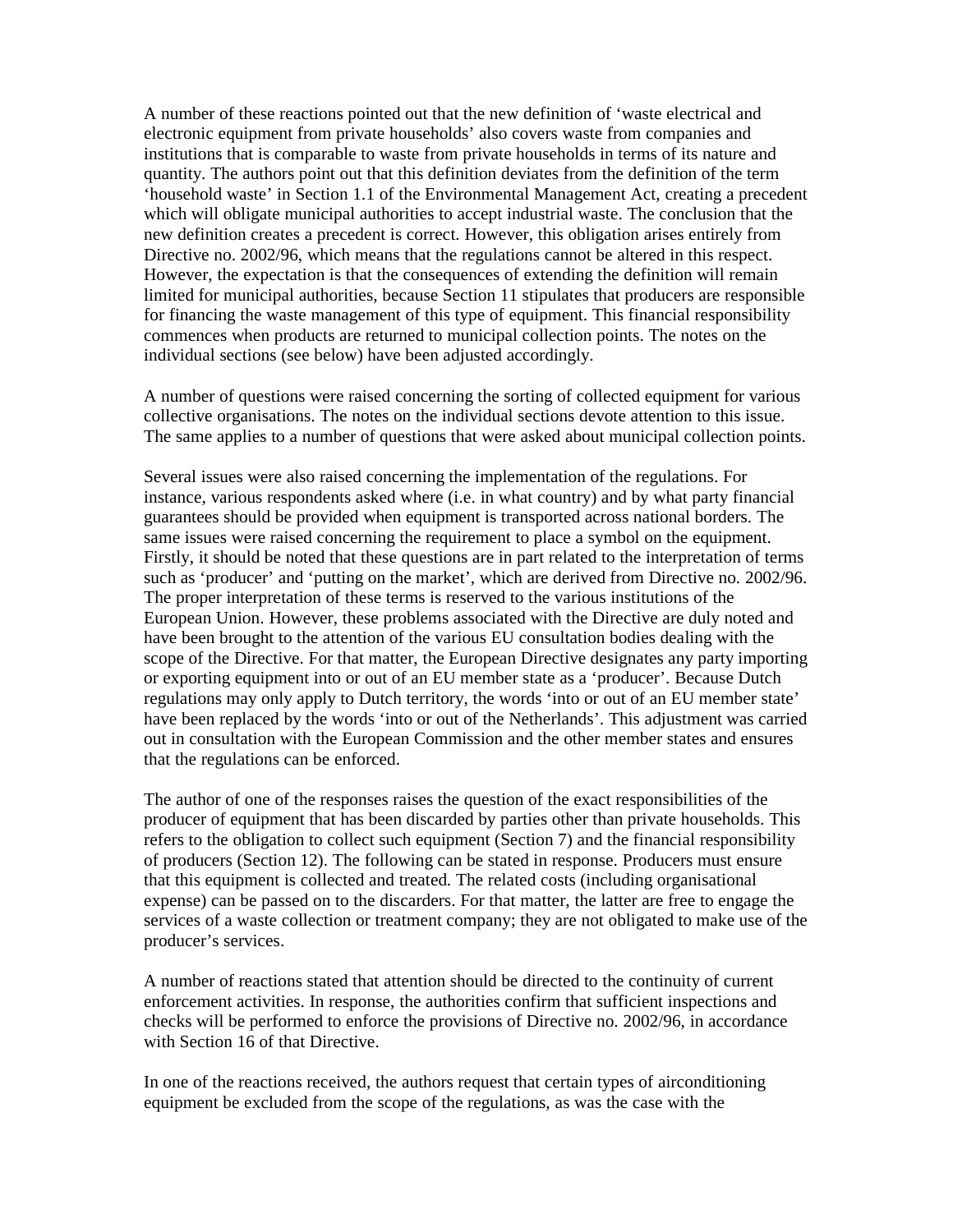Management of White and Brown Goods Decree. However, airconditioning equipment falls within the scope of Directive no. 2002/96 and therefore cannot be excluded from these regulations. It should be noted that these are mainly business-to-business products, which means that while producers must set up a collection and treatment system, such a system can be financed together with the discarder.

Finally, it was remarked that the EU Waste Shipment Regulations should not apply to transboundary waste streams in the context of meeting 'old for new' requirements (taking back old appliances when supplying new ones). This issue falls outside the scope of these regulations. After all, national regulations cannot deviate from the provisions of the European directives they are based on.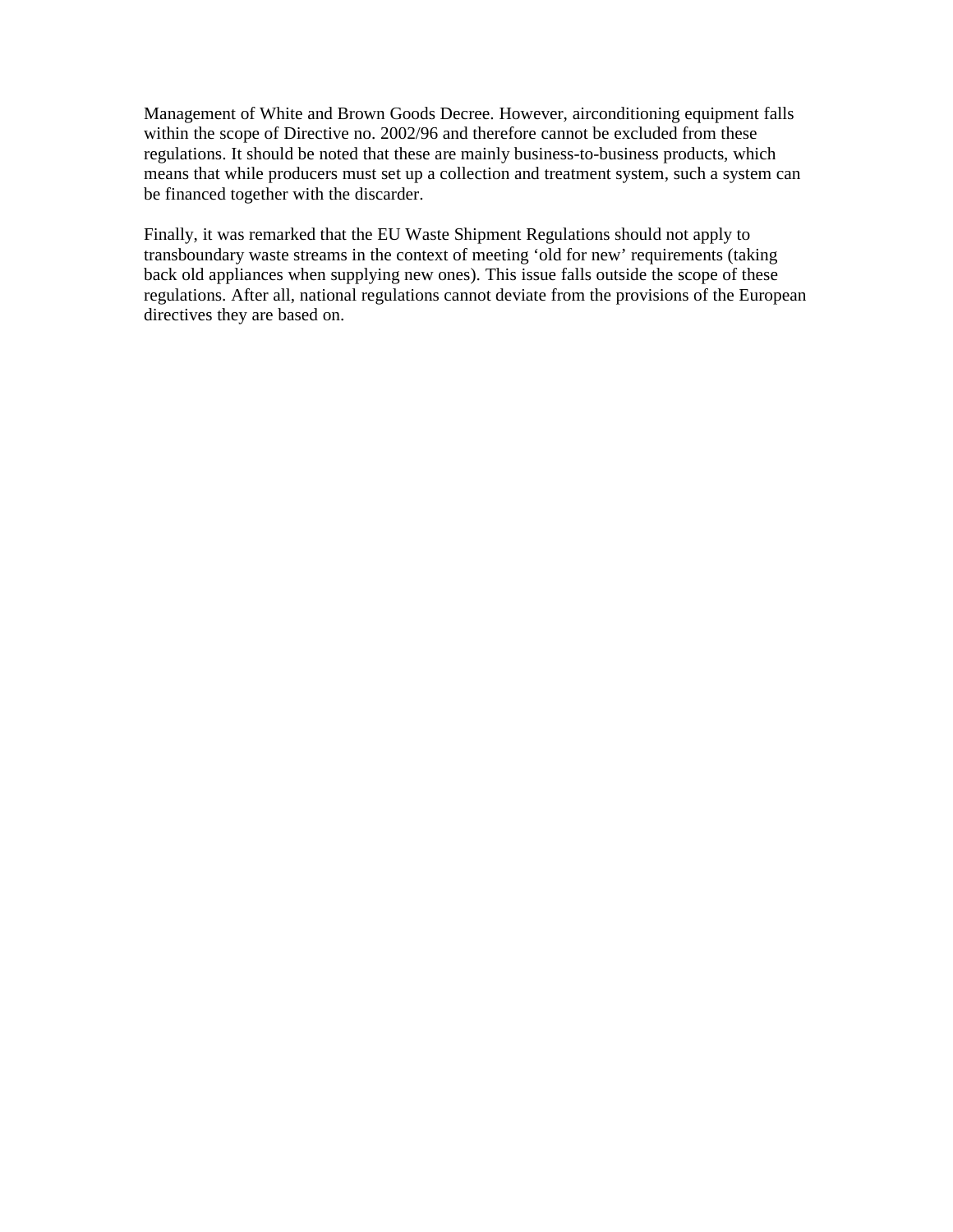#### **II. Notes on the individual sections of the Decree**

#### **Section 1**

Subsection 1, definition (b) specifies what constitutes electrical and electronic equipment. This is equipment that falls under one of the categories listed in Annex IA to Directive no. 2002/96. These categories are broken down into products, which are listed in Annex IB to Directive no. 2002/96. This list of products is not exhaustive, however, and so does not decide the question of whether a given product is 'equipment' in the sense of these WEEE Management Regulations; that question is decided by whether a product falls under one of the categories of Annex IA to Directive no. 2002/96. If it does and if the product also meets the other aspects of the definition, then the item qualifies as electrical or electronic equipment in the sense of these regulations. The phrase 'in order to work properly' in definition (b) implies that, to be classed as electrical and electronic equipment, an appliance must require electrical energy to perform its primary functions. A refrigerator, for example, cannot serve its intended purpose (keeping things cool) without electricity; thus electricity is necessary for a refrigerator to work properly. By contrast, a cuddly toy that emits electronically generated sounds when touched is *not* dependent on electricity to perform its primary function. Its primary function is 'being cuddly', for which battery power is not required, and making sounds is a subsidiary function.

Definition (c) in subsection 1 states that equipment is to be regarded as 'waste' if it conforms to the definition of waste in Section 1.1, subsection 1, of the Environmental Management Act. In other words, these regulations adopt the general definition of waste. With regard to the practical determination of whether a particular item is waste, the reader is referred to the National Waste Management Plan 2002-2012 (amended version of April 2004, Part I: Policy Framework, section 4.4, p. 52). The definition given also makes it clear that all the components of the waste product at the time of discarding are to be regarded as waste equipment. This does not mean, however, that individual components can be returned as 'waste electrical and electronic equipment'. This possibility is excluded by the use of the words 'which are part of the product at the time of discarding'. So a washing machine motor on its own is not 'waste electrical and electronic equipment' in the sense of these regulations, because, at the time of discarding, the washing machine is the product and the motor is merely a component of it.

Definitions (e) and (g) in subsection 1 tie in with the definitions given for the same terms in the Management of End-of-life Vehicles Decree. With a view to maximising terminological consistency across the various product decrees and the Environmental Management Act, the terminology used in the original Dutch-language version of these regulations has been harmonised with those instruments. This decision has led to a degree of terminological inconsistency between these regulations and Directive no. 2002/96. This problem does not exist in the translated version, however.

Definition (j) in subsection 1 defines who constitutes a producer. It is a broad definition. For example, one of the things it indicates is that the sales method is irrelevant. Hence, sales made via the Internet (electronic selling) and other distance selling techniques referred to in Directive no. 97/7/EC of the European Parliament and the European Council of 20 May 1997 on the protection of consumers in respect of distance contracts (OJEC L 144) are also covered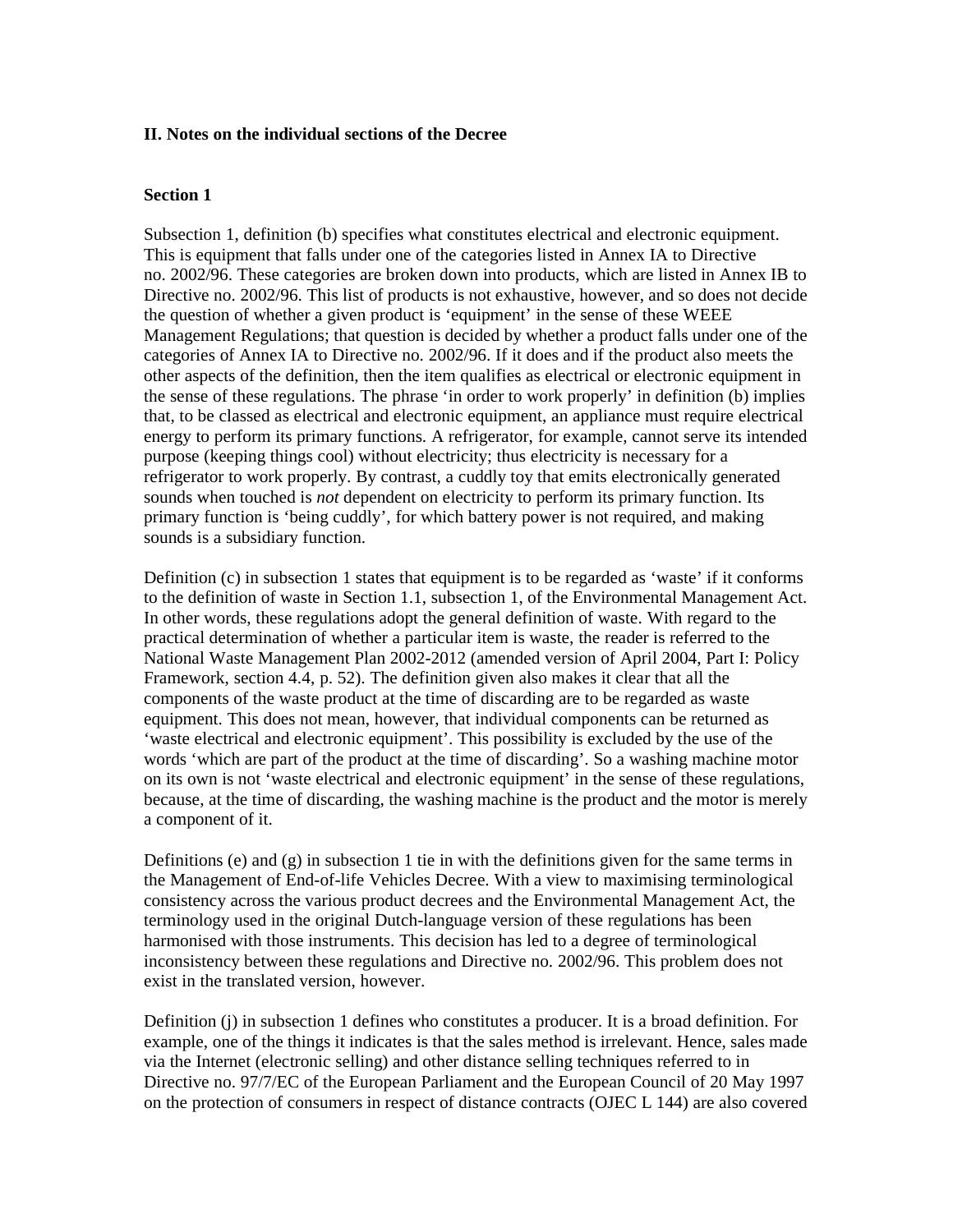by these regulations. In these regulations, any party that imports equipment is also considered to be a producer. In practice, it has emerged that it is not always clear which party qualifies as the importer of the equipment. It is possible to determine whether an item of equipment has been imported from the VAT details on the invoice. If an entrepreneur has an invoice stating that foreign VAT has been raised, or that the zero rate of VAT has been applied, then the equipment has been 'imported' and the enterprise in question can be considered the 'producer' in the sense of these regulations. Parallel importers are also covered by this definition and are therefore producers in the sense of these regulations. As such, they have the same obligations as other producers. For that matter, any exporter of equipment is also a producer in the sense of these regulations. When equipment is sold from the Netherlands (e.g. via the Internet) and delivered to another country (whether an EU member state or not), the producer (i.e. the party exporting the equipment) has obligations in the Netherlands under these WEEE Management Regulations.

The term 'distributor', as defined in subsection 1, definition (k), covers various parties, including the seller and the supplier. The term 'delivery' refers to the actual transfer of the equipment. Domestic suppliers that make use of distance selling techniques (e.g. via the Internet) may also be covered by this definition.

As indicated in the definition of 'waste electrical and electronic equipment from private households' in subsection 1, definition (l), this phrase can also refer to equipment from sources other than private households. This is the case when the equipment is similar to equipment from private households in terms of its nature and quantity. So, for example, a discarded refrigerator from a works canteen counts as waste electrical and electronic equipment from private households if one might expect to find a refrigerator of that size and model in a private household.

### **Subsection 2**

In view of the provisions of subsection 1, definition (b), item 1, subsection 2 indicates which products in any case fall under the categories listed in Annex IA to Directive no. 2002/96. These are the same products listed in Annex IB to Directive no. 2002/96. The list is not exhaustive.

#### **Section 2**

Section 2 stipulates that certain types of equipment fall outside the scope of these regulations. First, there is equipment that forms part of other equipment, if that other equipment does not qualify as 'electrical and electronic equipment' in the sense of these regulations. So, for example, a car radio is not covered by these regulations. The same applies to military materials and the like. However, the use of a computer or laptop for military purposes is not covered by this exclusion, not even if this equipment is used on a mission in a war situation. After all, such equipment is not specifically intended for military purposes.

#### **Section 3**

Subsection 1 stipulates that municipal authorities are responsible for the collection of waste electrical and electronic equipment from private households. Such waste must be collected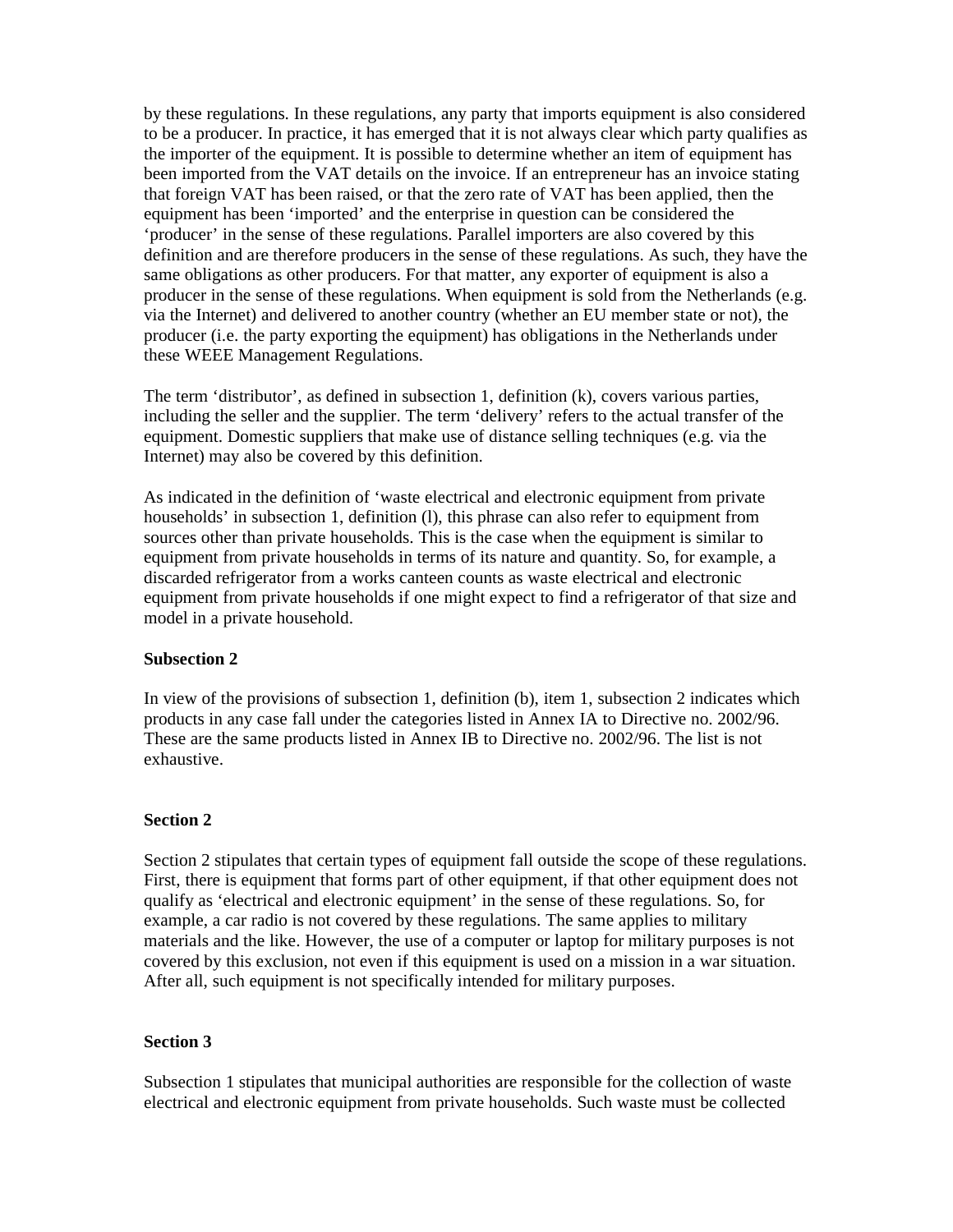separately in order to facilitate efficient treatment. Equipment must also be kept separate following collection. A condition to this effect must be included in the permit issued to a municipal waste collection facility or other collection point. Under Section 10.21 of the Environmental Management Act, the municipal authority is only responsible for the collection of waste from private households, though. A municipality's obligation to take back waste electrical and electronic equipment therefore does not apply to equipment discarded by businesses and institutions, not even if it is similar to equipment from private households in terms of its nature and quantity. It is worth emphasising at this point, that this section of the regulations relates to all electrical and electronic equipment, including so-called small white and brown goods. Arrangements will be made with municipal authorities concerning the way in which their obligations relating to the separate collection of waste are to be fulfilled.

Subsection 2 requires municipal authorities to ensure that sufficient drop-off facilities are available for the return of waste electrical and electronic equipment by private individuals and others, including distributors. The equipment must be from private households or similar to equipment from private households in terms of its nature and quantity (see definition (l) in Section 1, subsection 1). Municipal authorities are not permitted to charge for these facilities, not even for equipment from sources other than private individuals or distributors. The word 'sufficient' implies that an adequate number of drop-off facilities must be available and that they must be accessible in terms of their opening times. Factors such as population density must therefore be taken into account. The sufficiency condition is also met if a municipality operates a system whereby parties returning large quantities of waste electrical and electronic equipment from private households – e.g. retailers returning discarded products – are required to make use of, say, regional bulk drop-off facilities, rather than the local facilities used by individual householders. It goes without saying that the facilities provided would not be considered 'sufficient' if they consisted only of a regional bulk drop-off facility for private individuals and retailers with small quantities. In practice, the phrase 'small quantities' is interpreted to mean no more than seven large appliances.

Municipal authorities may fulfil their obligations with respect to drop-off facilities by collaborating with other municipal authorities. A municipality may also designate certain facilities which it does not own or operate, e.g. regional transshipment facilities (which must be financed in part from waste management levies). It goes without saying that these locations must also meet all relevant requirements; the municipal authority bears responsibility for this.

### **Section 4**

When a new product is supplied, a distributor has an obligation to take back a similar product that the customer wants to discard. This provision applies only to equipment from private households (i.e. including equipment from other sources that is similar to equipment from private households in terms of its nature and quantity). This equipment must be taken back free of charge. A product is similar if it is equipment that fulfils the same function and is equivalent to the new product supplied. So, if a person buys a coffee maker, he or she may return another coffee maker (irrespective of size or brand). All accompanying components and accessories may also be returned. There is no requirement that the discarded product should still be in working order.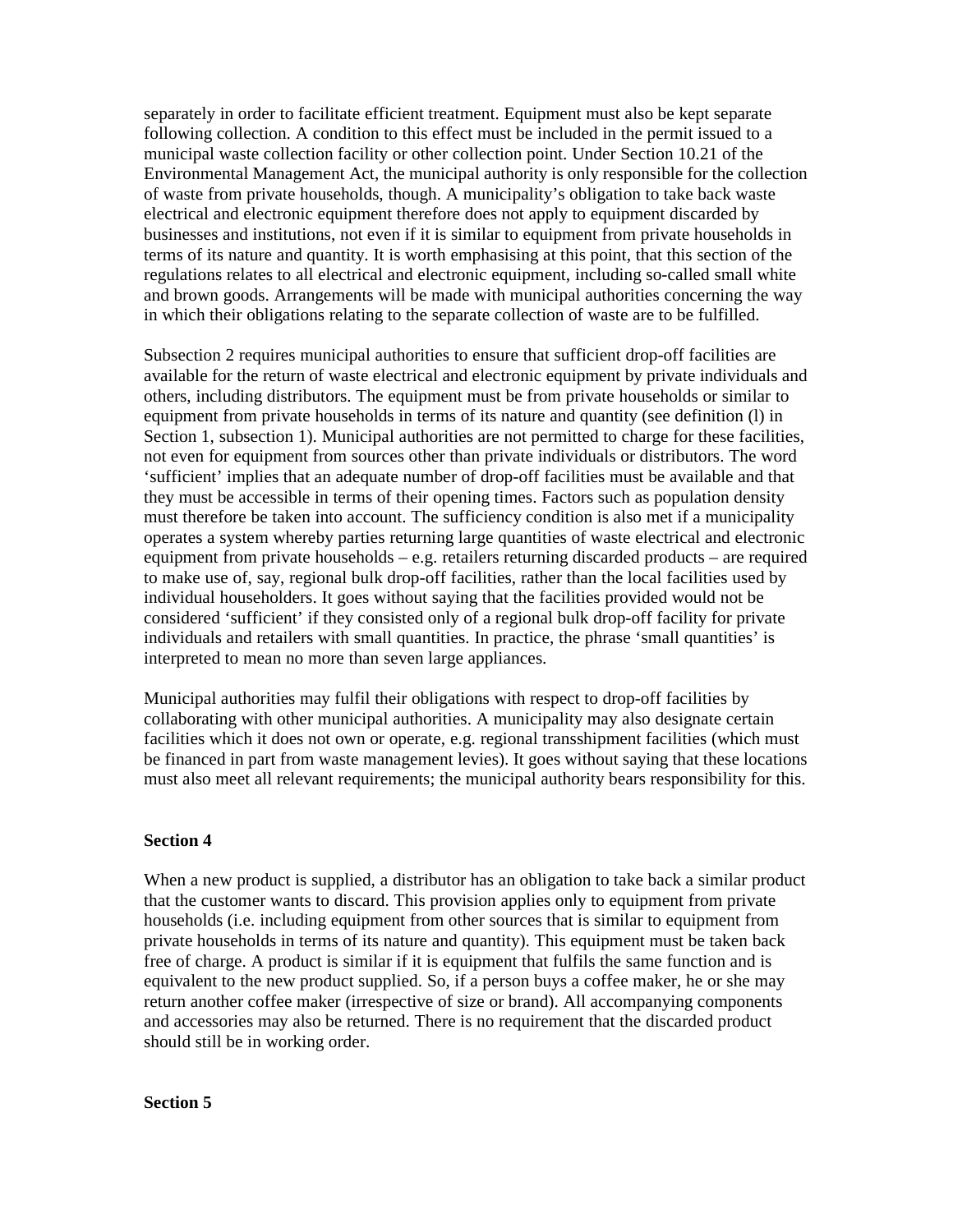This section stipulates that equipment that is contaminated and may consequently present a risk to the party taking it back need not be accepted by a municipal authority (Section 3) or a distributor (Section 4). There must be a real risk to the health and safety of the personnel taking back such waste equipment and this risk must be attributable to contamination of the equipment during use. Such equipment may reasonably be refused for return on the grounds that the user is liable for the contamination. Grounds certainly exist for refusing to accept equipment if acceptance would entail taking action that conflicted with other regulations (e.g. in the sphere of working conditions). However, it would not be reasonable to refuse, for example, a coffee machine whose hotplate included asbestos components on the assertion that it is contaminated and consequently presents a risk; although such an appliance might constitute a hazard, it cannot be said to have been contaminated in use.

It should be noted, however, that waste electrical and electronic equipment from private households that has been refused can always be handed over to the municipal authority because it qualifies as household waste and is subject to the regular waste substances regime. Section 10.21 of the Environmental Management Act requires municipal authorities to take back such waste.

### **Section 7**

This section stipulates who is responsible for the collection of waste equipment from sources other than private households, such as businesses, institutions, offices, etc. Equipment that is similar to equipment from private households in terms of its nature and quantity falls within the scope of Section 3, subsection 2, and Section 4.

While the producer is responsible for the collection of such equipment, he may contract out the actual work to, for instance, a commercial waste collector. Producers will be able to fulfil their obligations in this regard more easily if they work together in the context of one or more collective systems. The discarder may always choose to make his own waste removal arrangements, e.g. by employing the services of a commercial waste collector.

#### **Section 8**

This section makes the producer responsible for (organising) the collection, transportation and treatment of waste electrical and electronic equipment from private households. This responsibility commences when equipment is collected at the municipal collection point or by the distributor and is brand-related. It runs parallel with the financial responsibility for which provision is made in Section 11. The producer is organisationally responsible for waste electrical and electronic equipment from sources other than private households from the time such equipment is returned by the discarder.

Subsection 3 stipulates that treatment, recovery and reuse of materials must be carried out using the best available techniques. This means that establishments engaged in recycling and treatment must meet certain minimum standards in order to prevent any harmful environmental effects of the treatment of waste electrical and electronic equipment. The best available techniques may be specified in more detail in accordance with the procedures of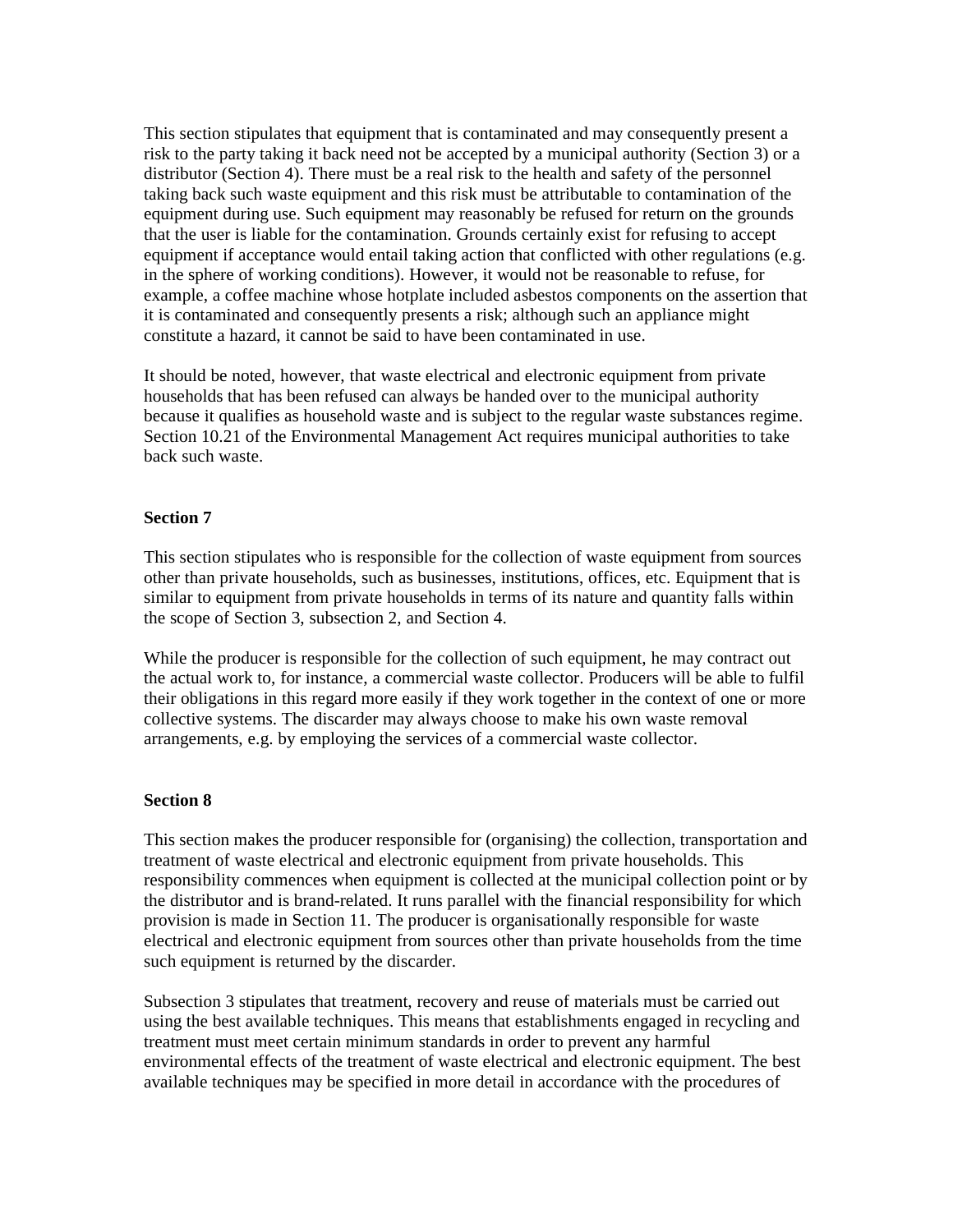Directive no. 96/61/EC of the Council of the European Union of 24 September 1996 concerning integrated pollution prevention and control (OJEC L 257).

### **Section 9**

This section specifies certain conditions that the competent authority (i.e. the municipal or provincial authority) must attach to permits issued to treatment facilities. The treatment facilities in question are those used by municipalities and retailers to transport waste equipment to, following collection of such equipment. To engage in the treatment of waste equipment, one has to obtain a permit pursuant to Section 8.1 of the Environmental Management Act and Annex I, category 28, of the Establishments and Permits (Environmental Management) Decree. Permits must be amended if they do not already have appropriate conditions attached to them. The change will affect only a handful of establishments in the Netherlands.

The municipal collection facilities (in the sense of Section 3, subsection 2) and the establishments of retailers (distributors) that take in waste equipment in accordance with the provisions of Section 4 do not have to meet the requirements of Annex II and Annex III. This is a consequence of the provisions of Sections 5 and 6 of Directive no. 2002/96, which state that the collection facilities of municipalities and retailers are not considered treatment facilities subject to the requirements of Annex II and III.

### **Section 10**

Recovery and reuse targets have been formulated for the various product categories. The reason for setting separate targets for the various categories is that each category is different from the next in terms of the nature of the products and the materials used in them; it would therefore be unrealistic to approach each category in the same way. New European-level targets will be set no later than 31 December 2008. At the same time, targets will be formulated for the reuse of whole appliances and for products falling under category 8 of Annex IA to Directive no. 2002/96.

Subsection 2 stipulates that, when calculating reuse percentages, the reuse of whole appliances should be discounted. However, since the definition 'reuse' covers both the reuse of equipment and the reuse of components, component reuse may be included in such calculations. Perhaps unnecessarily, it should be noted that producers can fulfil this obligation collectively, as is the case with all other obligations.

## **Section 11**

Subsections 1 and 3 stipulate that the producer is responsible for financing the collection and treatment of waste electrical and electronic equipment from private households that he has produced. This financial responsibility starts when the product is returned to a municipal collection point or to a distributor. This obligation is therefore brand-related and runs in parallel with the substantive obligations specified in Sections 8 and 10. By joining forces to fulfil their obligations under these regulations through one or more collective systems, producers can make compliance considerably easier and cheaper. If producers wish to sort the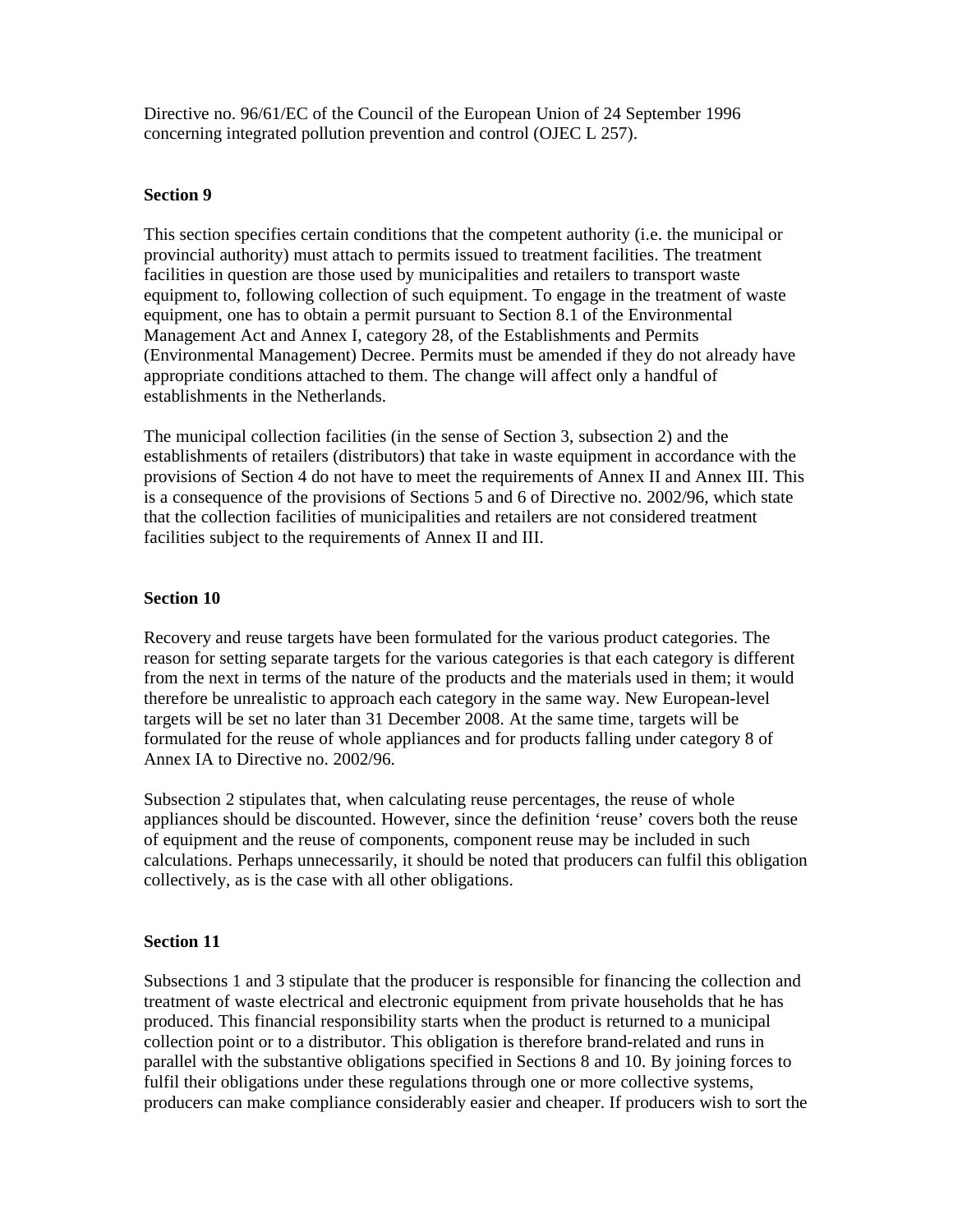waste equipment (by brand or by type of equipment), for instance because there are several collective systems or because they wish to fulfil their obligations individually, then they themselves will be responsible for ensuring that the products are sorted. After all, subsection 3 stipulates that the responsibility starts when an appliance is returned to a collection point. Producers may sort out the products themselves after the waste appliances are picked up from the collection points. They may also set up an arrangement with the authority managing these collection points (e.g. a municipal authority or retailer) to the effect that the products are sorted at these collection points. Any related costs will be charged to the producers involved. If two collective producer organisations (or individual producers) wish to arrange for the products to be sorted, they will have to finance such activities together. If there are several systems, it seems sensible to divide the costs in proportion to the number of systems. After all, in sorting out appliances, the main cost-determining factor is the total number of appliances to be sorted, not the number of appliances (after sorting) that is allotted to a particular producer or collective producer organisation. All parties benefit equally from sorting the appliances. It is clear that municipalities and retailers will not enter into a sorting arrangement until agreement has been reached concerning the financing of such arrangements.

In the context of these regulations, the meaning of the phrase 'put on the market' is the same as the meaning of the phrase 'place on the market', as defined in the *Guide to the Implementation of Directives Based on the New Approach and Global Approach*. Hence, putting a product on the market is the initial action of making a product available for the first time on the Community market, with a view to distribution or use in the Community. Making a product available can be either for payment or free of charge. A product is made available for the first time when, following the production phase, possession of the product is transferred with a view to further distribution or use. The phrase 'putting on the market' refers to individual products, rather than types of product, whether manufactured as separate units or in series.

Subsection 2 regulates how the treatment of so-called historical waste will be financed. This is equipment put on the market before 13 August 2005.

Subsection 3 assigns responsibility for waste management from the moment that equipment is returned to the municipal collection facility or to the distributor.

Subsections 4 and 5 stipulate that, when equipment is put on the market, a guarantee must be given regarding financial responsibility for management of the product when it is discarded. This guarantee must provide assurance, even in the event of the issuer's insolvency. It may be based on recycling insurance, a blocked bank account or membership of an appropriate scheme for the financing of waste management activities. So, for example, a producer might join a collective system, whereby the members jointly and indefinitely guarantee to finance the management of waste equipment. In such a situation, the collective must be able to fulfil its guarantee and must therefore have enough members, a proper organisation and sufficient guarantees.

Subsections 6 and 7 specify certain rules concerning visible and invisible waste management levies (previously known as 'disposal levies'). A waste management levy that is visible to the buyer is permitted only if it represents the actual costs associated with the management of historical waste, as referred to in subsection 2. If a waste management levy is introduced to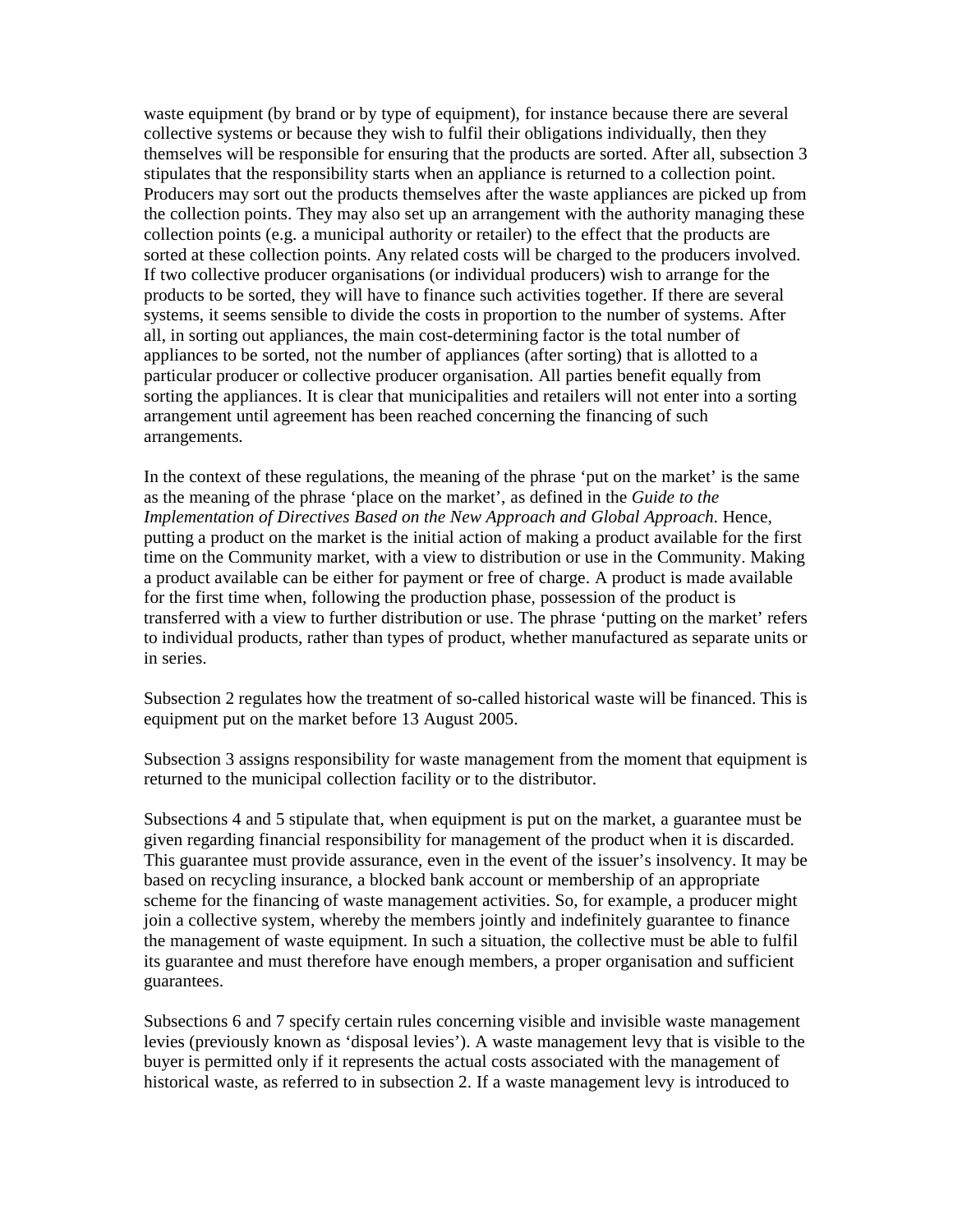finance the management of new equipment, this may not be shown separately to consumers; such levy must therefore be integrated in the selling price.

### **Section 12**

This section stipulates who is financially responsible for the management of waste equipment from sources other than private households. The producer is responsible for financing the waste management of equipment he has put on the market after 13 August 2005, while the discarder is responsible for the management of waste equipment put on the market prior to 13 August 2005. Article 9, subsection 1, paragraph 3, of the Directive allows the extension of producer responsibility to financing the management of waste products replaced by new appliances. However, it has been decided that the financial responsibility for managing historical waste should be assigned to the discarder, since such an arrangement is consistent with the regime in place before these WEEE Management Regulations came into force. These regulations do not prevent producers and discarders from agreeing to divide financial responsibility between them in other ways if they choose to do so.

### **Section 13**

Equipment put on the market after 13 August 2005 must be provided with a clearly visible special symbol (a wheeled bin with a superimposed cross). This symbol is intended to make consumers aware of the fact that this equipment must be handed in separately when discarded. In exceptional cases (when the size or function of the product makes this necessary), it is possible to depart from the main rule that the symbol must appear on the appliance itself.

An appliance must also carry information identifying the producer and specifying that the appliance was put on the market after 13 August 2005. This enables producers to fulfil their obligations in respect of their own appliances and also makes it clear whether an appliance is historical waste or not when it is discarded. Therefore, this information must always appear on the equipment itself. See Section 1, subsection 1, definition (j), for an explanation of the term 'producer'. In practice, it is possible (for instance in the event of parallel import) that a brand X appliance (with X trading as an independent producer as well as having a brand name) is put on the market by importer Y, with importer Y being the producer in the sense of these regulations. The information attached to the appliance therefore needs to identify importer Y.

### **Section 14**

The producer will be required to give information about the equipment he has produced to other parties engaged in the treatment and management of waste. This information may also be provided by means of electronic media (CD-ROM or on-line services).

### **Section 16**

To enable monitoring of compliance with these regulations, producers are required to submit annual reports on their progress. With a view to facilitating analysis and keeping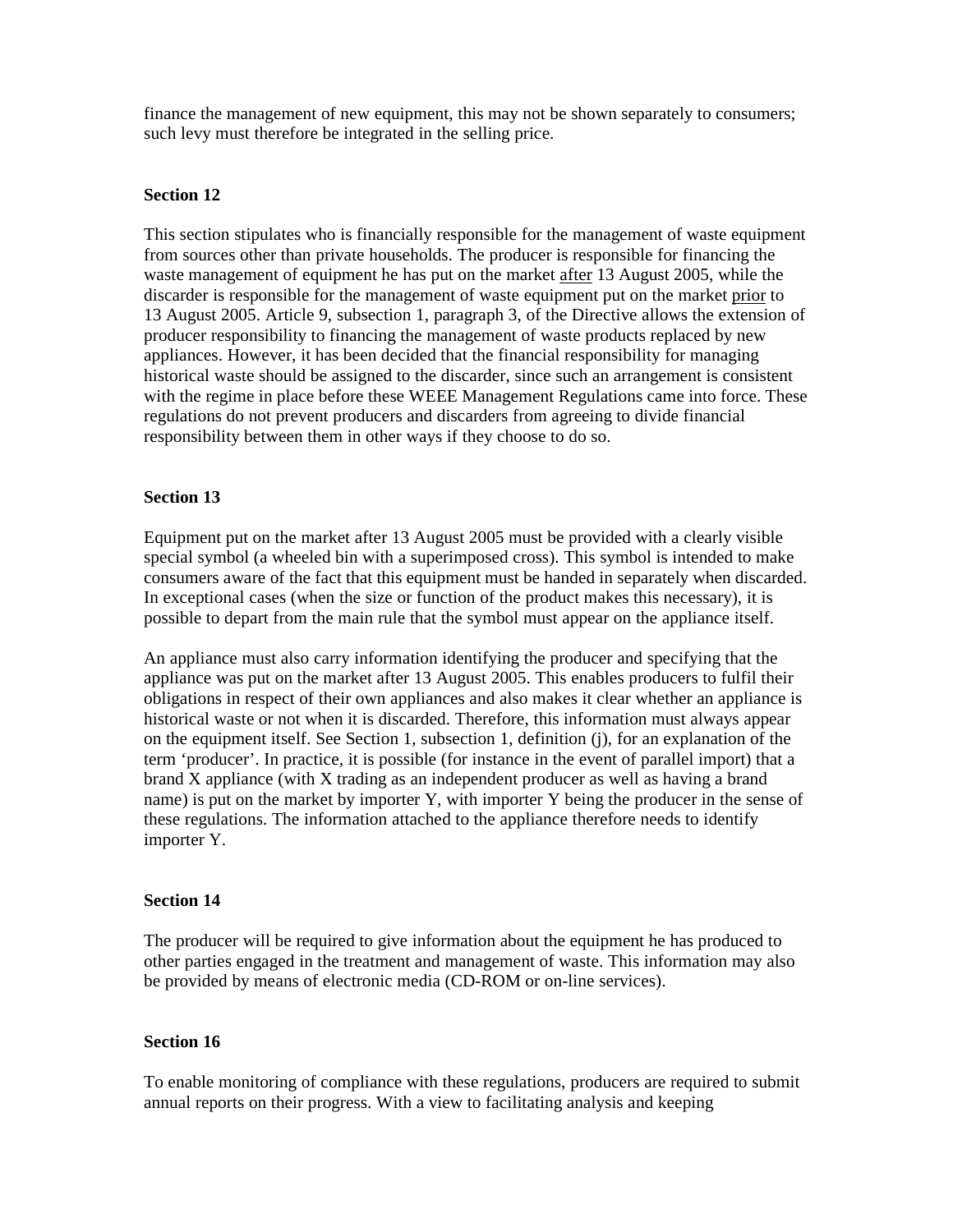administrative costs to a minimum, these reports must be submitted using a special form defined by the Minister of Housing, Spatial Planning and the Environment. As provided for in the relevant European directives, the data provided in these annual reports will also be made available to the European Commission. Given the definition of the term 'producer' (see Section 1, subsection 1, definition (j)), parties engaged in remote selling are also covered by these reporting requirements.

### **Section 18**

The date on which these WEEE Management Regulations come into force largely coincides with the date on which the Directive must be implemented (13 August 2004), rather than the date from which the specific obligations apply. This is feasible for most of the equipment covered by these regulations, given the fact that a collection and treatment system already exists for these types of equipment. However, no such system yet exists for lighting equipment (in the sense of category 5 of Annex IA and IB to Directive no. 2002/96). In order to ensure a reasonable period of introduction, Section 18 contains a transitional provision stating that the new system for lighting equipment will come into force on the date determined in Directive no. 2002/96 as the date from which the relevant obligations will apply to lighting equipment (i.e. 13 August 2005).

### **Section 21**

These WEEE Management Regulations come into force on 13 August 2004, the date when the provisions of Directive no. 2002/96 are required to have been implemented. Items (a), (b) and (c) of Section 21 specify a number of exceptions to this.

### **Item (a)**

Because several objectives had already been defined in the period prior to these regulations (in the Management of White and Brown Goods Decree), it was decided to allow the targets of the Directive to come into force earlier.

### **Item (b)**

Section 16 contains an obligation to submit an annual report to the Minister of Housing, Spatial Planning and the Environment regarding action taken pursuant to sections 7, 8, 9, 10, 11, 12 and 13 and regarding the amount of electrical and electronic equipment put on the market. This annual report obligation only becomes relevant after the provisions of the Decree have come into force. Item (b) of Section 21 therefore stipulates that the obligation referred to in Section 16 comes into force on 1 January 2006, which means that the first reporting period will cover the year 2005.

### **Item (c)**

The requirement to label electrical and electronic equipment with the symbol shown in Annex IV to Directive no. 2006/96 comes into force on 13 August 2005. Section 20 states that the Regulations Concerning Further Rules for the Minor Chemical Waste (KCA) Logo must be adjusted accordingly. This change will also take effect from 13 August 2005.

### **Annex**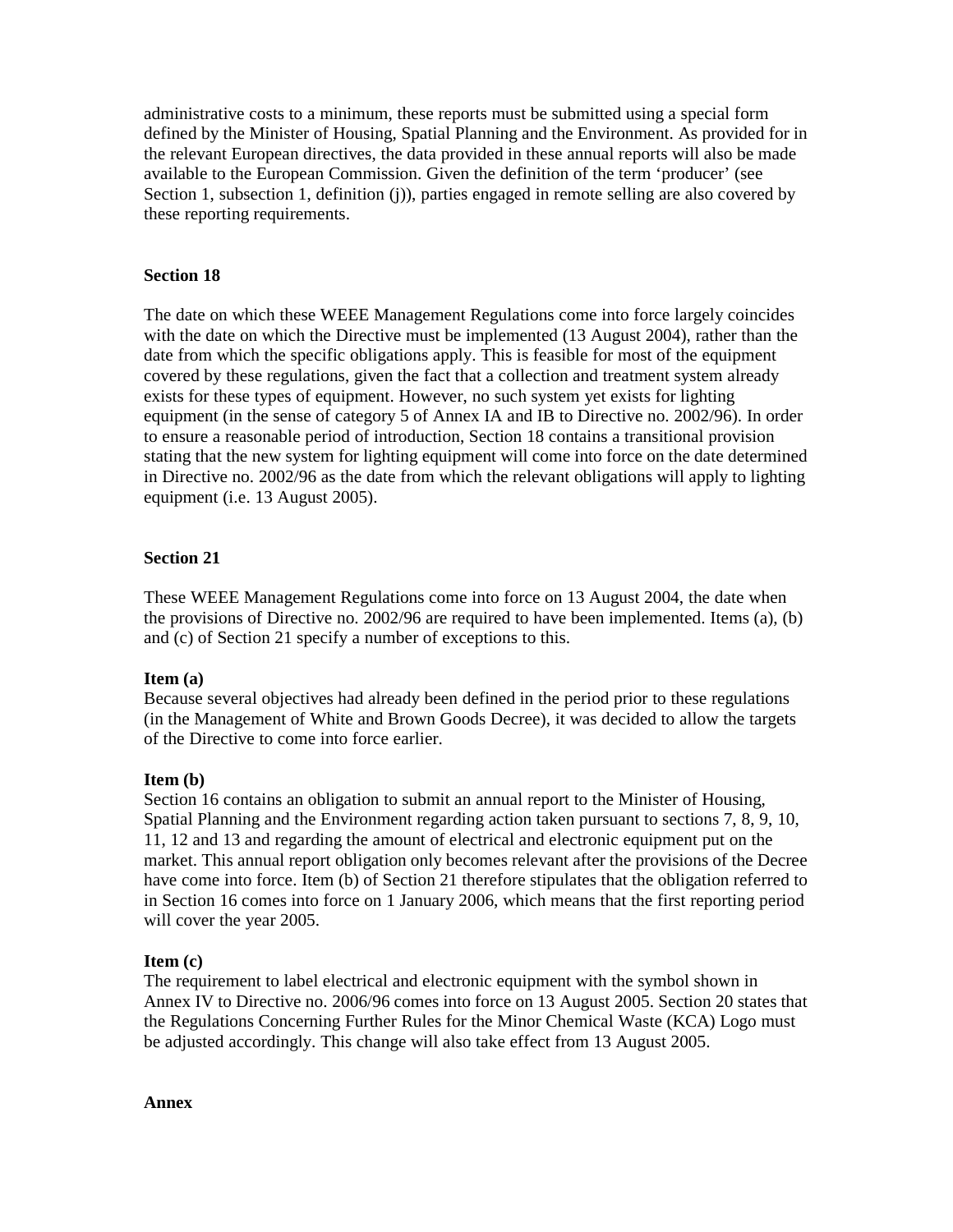Each producer must submit certain information pursuant to Section 4 of the WEEE Management Decree. This information is in effect an action plan which sets out how the producer intends to fulfil his obligations under the WEEE Management Regulations. The Annex to these WEEE Management Regulations contains a form for submitting this information, with the purpose of reducing the administrative burden associated with the obligation to provide information.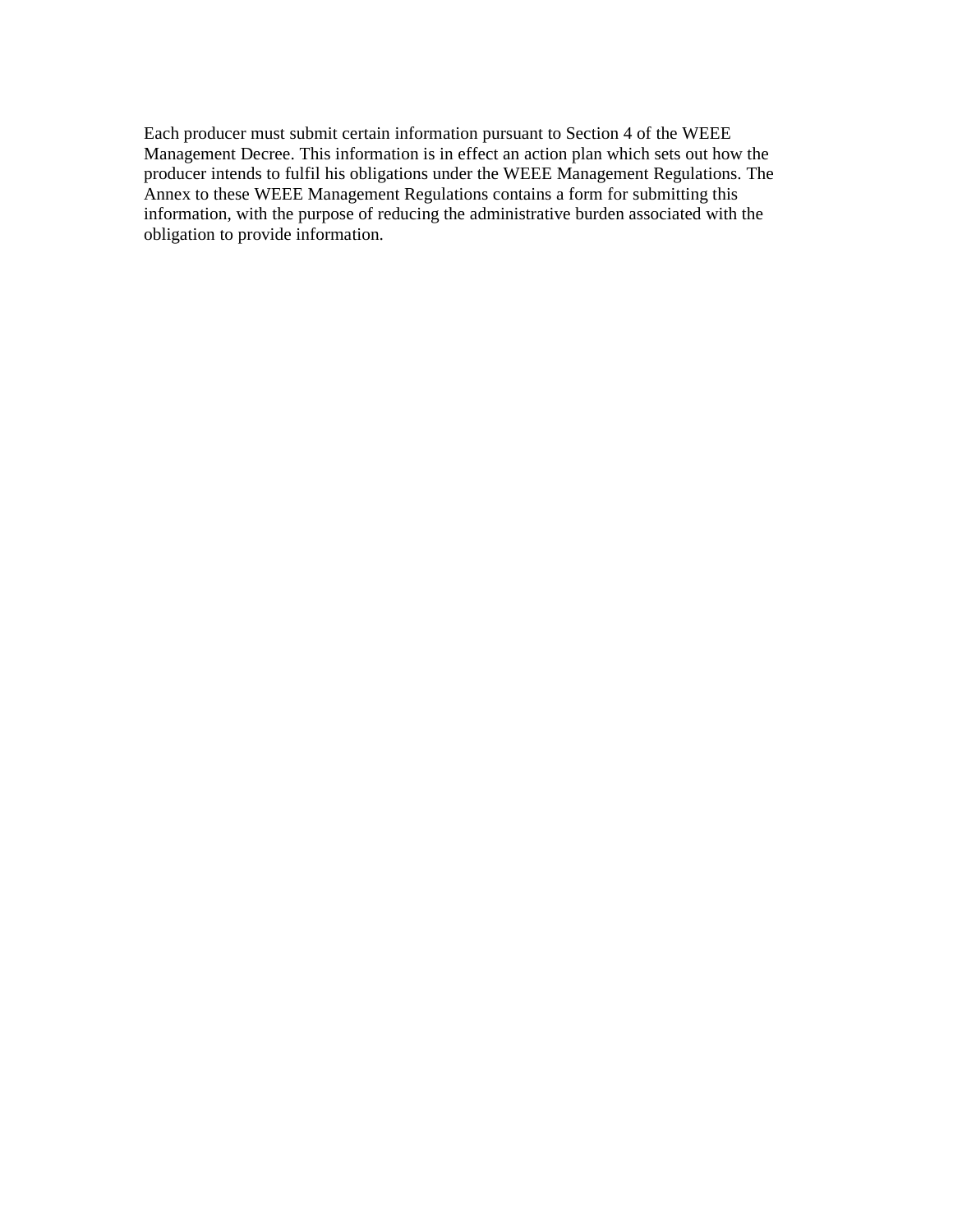# **Transposition table**

The WEEE Management Decree is referred to by the abbreviation 'WEEE Dec'. The WEEE Management Regulations are referred to by the abbreviation 'WEEE Regs'.

| Directive no. 2002/95  | Dutch laws and regulations                                    |
|------------------------|---------------------------------------------------------------|
| Article 1              | Does not require implementation                               |
| Article 2, paragraph 1 | Section 2, subsection 1, WEEE Dec                             |
| Article 2, paragraph 2 | Does not require implementation                               |
| Article 2, paragraph 3 | Section 2, subsection 2 (b), WEEE Dec                         |
| Article $3(a)$         | Section 1, subsection 1 (d), WEEE Dec                         |
| Article 3 (b)          | Section 1, subsection 1 (e), WEEE Dec                         |
| Article 4, paragraph 1 | Section 2, subsection 1, and Section 5 and 6,                 |
|                        | <b>WEEE Dec</b>                                               |
| Article 4, paragraph 2 | Section 2, subsection 2 (a), WEEE Dec                         |
| Article 4, paragraph 3 | Does not require implementation                               |
| Article 5              | Does not require implementation                               |
| Article 6              | Does not require implementation                               |
| Article 7              | Does not require implementation                               |
| Article 8              | Inherent in Part 18 of the EMA and                            |
|                        | Sections 1a $(1)$ and $(2)$ of the Economic                   |
|                        | Offences Act                                                  |
| Article 9              | Does not require implementation                               |
| Annex                  | Dynamic reference based on Section 2,                         |
|                        | subsection 2, WEEE Dec                                        |
|                        |                                                               |
|                        |                                                               |
| Directive no. 2002/96  | Dutch laws and regulations                                    |
| Article 1              | Does not require implementation                               |
| Article 2, paragraph 1 | Section 2 (a) and Section 1, subsection 2,<br><b>WEEE Dec</b> |
| Article 2, paragraph 2 | Does not require implementation                               |
| Article 2, paragraph 3 | Section 2 (b), WEEE Regs                                      |
| Article 3 (a)          | Section 1, subsection 1 (b), WEEE Regs                        |
| Article $3(b)$         | Section 1, subsection 1 (c), WEEE Regs                        |
| Article $3(c)$         | Section 1, subsection 1 (d), WEEE Regs                        |
| Article $3(d)$         | Section 1, subsection 1 (e), WEEE Regs                        |
| Article 3 (e)          | Section 1, subsection 1 (f) and (g),                          |
|                        | <b>WEEE Regs</b>                                              |
| Article 3 (f)          | Section 1.1, subsection 1, EMA                                |
| Article $3(g)$         | Section 1.1, subsection 1, EMA                                |
| Article 3 (h)          | Section 1, subsection 1 (h), WEEE Regs                        |
| Article 3 (i)          | Section 1, subsection 1 (j), WEEE Regs                        |
| Article $3(j)$         | Section 1, subsection 1 (k), WEEE Regs                        |
| Article $3(k)$         | Section 1, subsection 1 (1), WEEE Regs                        |
| Article 3 (1)          | Section 1, subsection 1 (m), WEEE Regs                        |
| Article $3(m)$         | Section 1, subsection 1 (i), WEEE Regs                        |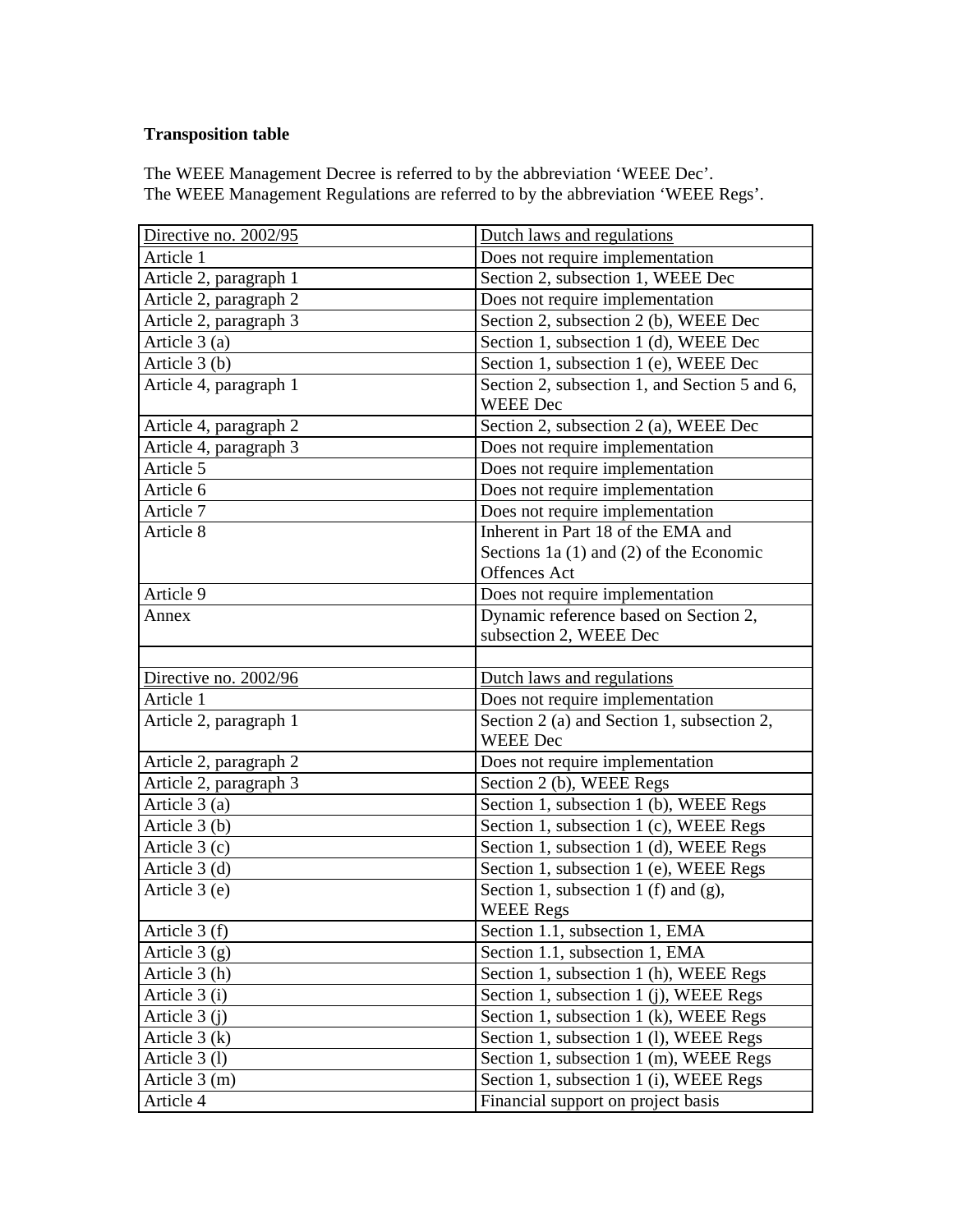| Article 5, paragraph 1                  | Section 3, subsection 1, and Section 7 of the  |
|-----------------------------------------|------------------------------------------------|
|                                         | WEEE Regs, as well as information and          |
|                                         | promotion initiatives (e.g. SAM)               |
| Article 5, paragraph 2 (a)              | Section 3, subsection 2, WEEE Regs             |
| Article 5, paragraph 2 (b)              | Section 4 (option to deviate not exercised)    |
| Article 5, paragraph 2 (c)              | Section 6, WEEE Regs                           |
| Article 5, paragraph 2 (d) (1)          | Section 5, WEEE Regs, and Section 10.21,       |
|                                         | <b>EMA</b>                                     |
| Article 5, paragraph 2 (d) (1)          | No use made of this option                     |
| Article 5, paragraph 3                  | Section 7, WEEE Regs                           |
| Article 5, paragraph 4                  | Section 8, WEEE Regs, and Sections 8.1,        |
|                                         | 10.37 and 10.1, EMA                            |
| Article 5, paragraph 5                  | Does not require implementation                |
| Article 6, paragraph 1 (1)              | Section 8 and Section 9, subsection 1,         |
|                                         | <b>WEEE Regs</b>                               |
| Article 6, paragraph 1 (2)              | Does not require implementation                |
| Article 6, paragraph 1 (3)              | No use made of this option                     |
| Article 6, paragraph 2 (1)              | Section 8.1, EMA, and Annex I, category 28,    |
|                                         | of the Establishments and Permits              |
|                                         | (Environmental Management) Decree              |
| Article 6, paragraph 2 (2)              | No use made of this option                     |
| Article 6, paragraph 3                  | Section 9, subsection 2, WEEE Regs             |
| Article 6, paragraph 4                  | Section 8.1, EMA, and the Establishments       |
|                                         | and Permits (Environmental Management)         |
|                                         | Decree                                         |
| Article 6, paragraph $5(1)$             | National laws and regulations not              |
|                                         | counteractive                                  |
|                                         | Waste Shipment Directive is directly effective |
| Article 6, paragraph $5(2)$             | Section 10, subsection 3, WEEE Regs            |
| Article 6, paragraph 6                  | To be realised by CCM Foundation (set up by    |
|                                         | VROM)                                          |
| Article 7, paragraph 1, first sentence  | Inherent in WEEE Regs                          |
| Article 7, paragraph 1, second sentence | Section 10.4 and 10.5 of the EMA and           |
|                                         | National Waste Management Plan                 |
| Article 7, paragraph 1, third sentence  | Section 10, subsection 2, WEEE Regs            |
| Article 7, paragraph 2                  | Section 10, subsection 1, WEEE Regs            |
| Article 7, paragraph 3 (1)              | Sections 8.14 and 10.37, EMA                   |
| Article 7, paragraph 3 (2)              | Does not require implementation                |
| Article 7, paragraph 4                  |                                                |
|                                         | Does not require implementation                |
| Article 7, paragraph 5                  | By application of financial resources          |
| Article 8, paragraph 1                  | Section 11, subsections 1, 2 and 3,            |
|                                         | <b>WEEE Regs</b>                               |
| Article 8, paragraph 2 (1)              | Section 11, subsection 1, WEEE Regs            |
| Article 8, paragraph 2 (2)              | Section 11, subsections 4 and 5, WEEE Regs     |
| Article 8, paragraph 2 (3)              | Section 11, subsection 6, WEEE Regs            |
| Article 8, paragraph 3 (1)              | Section 11, subsection 2, WEEE Regs            |
| Article 8, paragraph 3 (2)              | Section 11, subsection 7, WEEE Regs            |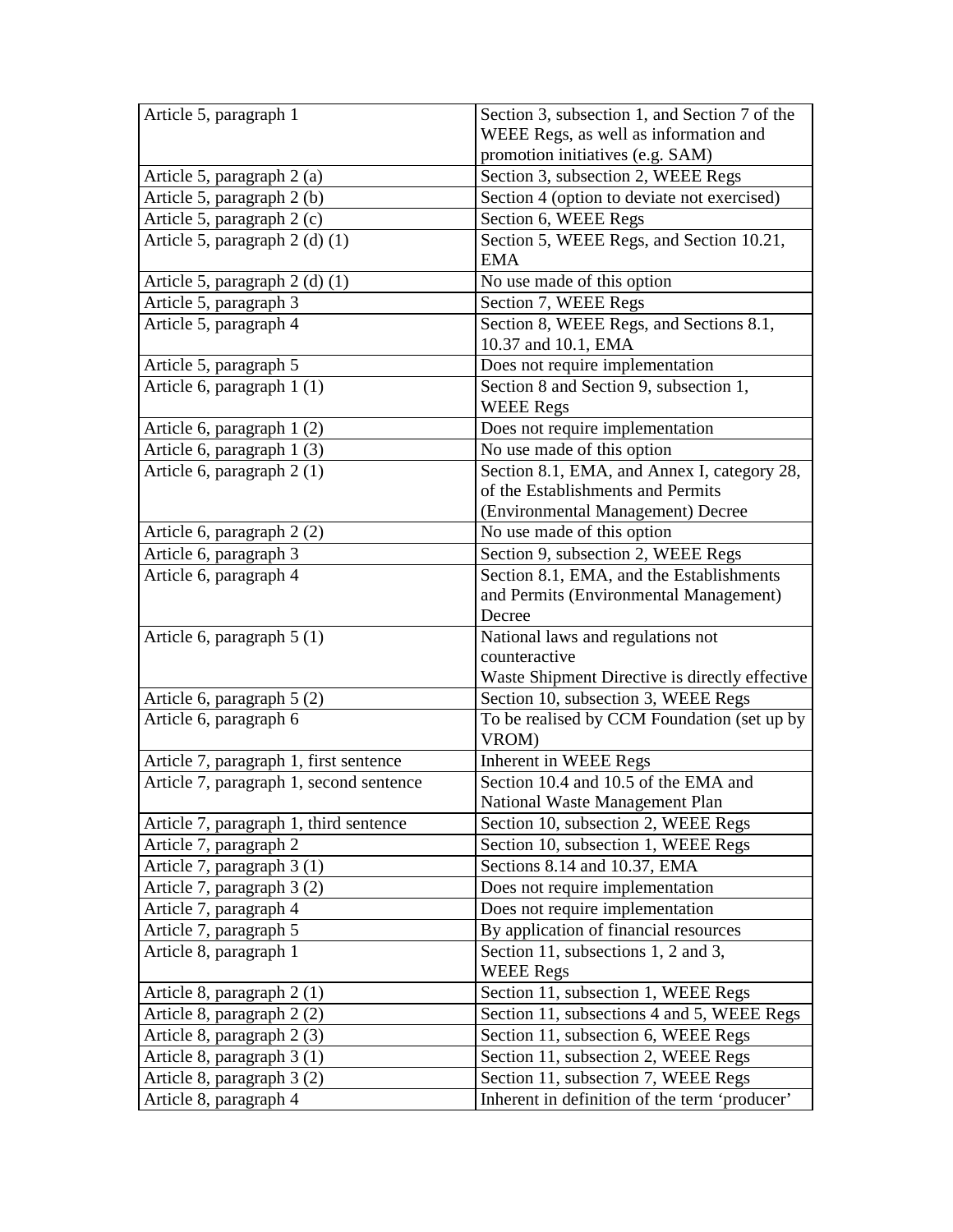|                                      | (Section 1 (j), WEEE Regs), which covers       |
|--------------------------------------|------------------------------------------------|
|                                      | remote selling                                 |
| Article 9, paragraph 1 (1)           | Section 12, subsection 1, WEEE Regs            |
| Article 9, paragraph 1 (2)           | Section 12, subsection 2, WEEE Regs            |
| Article 9, paragraph 1 (3)           | Section 12, subsection 2 (alternative option   |
|                                      | exercised)                                     |
| Article 9, paragraph 1 (4)           | Section 12, subsection 2, WEEE Regs            |
| Article 9, paragraph 2               | Section 12, subsection 3, WEEE Regs            |
| Article 10, paragraph 1 (a)          | Incentive programmes for separate return by    |
|                                      | consumers (STAP and SAM), information          |
|                                      | programmes by ministry of VROM, executed       |
|                                      | by Milieu Centraal, AOO and VROM website       |
|                                      | and as a consequence of the EMA system:        |
|                                      | municipal authorities collect waste separately |
|                                      | and must inform the public accordingly         |
| Article 10, paragraph 1 (b)          | See above                                      |
| Article 10, paragraph 1 (c)          | See above                                      |
| Article 10, paragraph 1 (d)          | See above                                      |
| Article 10, paragraph 1 (e)          | See above                                      |
| Article 10, paragraph 2              | See above                                      |
| Article 10, paragraph 3              | Section 13, subsection 1 (a), and Section 13,  |
|                                      | subsections 2 and 3, WEEE Regs                 |
| Article 10, paragraph 4              | No use made of this option                     |
| Article 11, paragraph 1              | Section 14, WEEE Regs                          |
| Article 11, paragraph 2              | Section 13, subsection 1 (b) and (c),          |
|                                      | <b>WEEE Regs</b>                               |
| Article 12, paragraph 1              | Section 16 WEEE Regs and Section 4             |
|                                      | <b>WEEE Dec</b>                                |
| Article 12, paragraph 2              | Does not require implementation                |
| Article 13                           | Does not require implementation                |
| Article 14                           | Does not require implementation                |
| Article 15                           | Inherent in Part 18 of the EMA and             |
|                                      | Section 1a of the Economic Offences Act        |
| Article 16                           | Does not require implementation                |
| Article 17, paragraphs 1, 2, 4 and 5 | Does not require implementation                |
| Article 17, paragraph 3              | No use made of this option                     |
| Annex IA                             | Dynamic reference based on Section 1,          |
|                                      | subsection 1 (b), WEEE Regs                    |
| Annex IB                             | Dynamic reference based on Section 1,          |
|                                      | subsection 2, WEEE Regs                        |
| Annex II                             | Dynamic reference based on Section 9,          |
|                                      | subsection 1, WEEE Regs                        |
| Annex III                            | Dynamic reference based on Section 9,          |
|                                      | subsection 2, WEEE Regs                        |
| Annex IV                             | Dynamic reference based on Section 13,         |
|                                      | subsection 1, WEEE Regs                        |
|                                      |                                                |

The State Secretary for Housing, Spatial